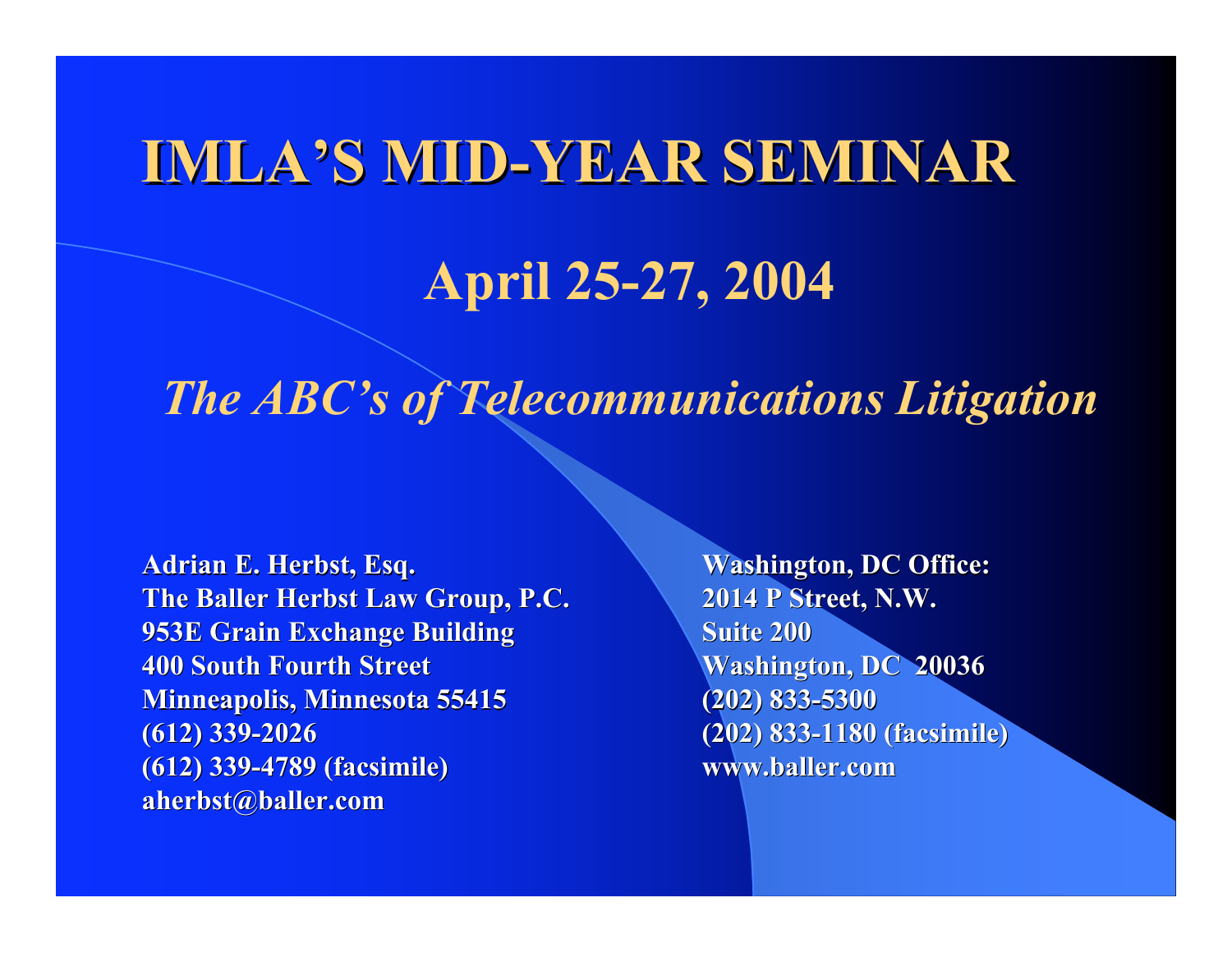### **Introduction**

 (a) In General - No state or local statute or regulation, or other state or local requirement, may prohibit or have the effect of prohibiting the ability of an entity to provide interstate or intrastate telecommunications service.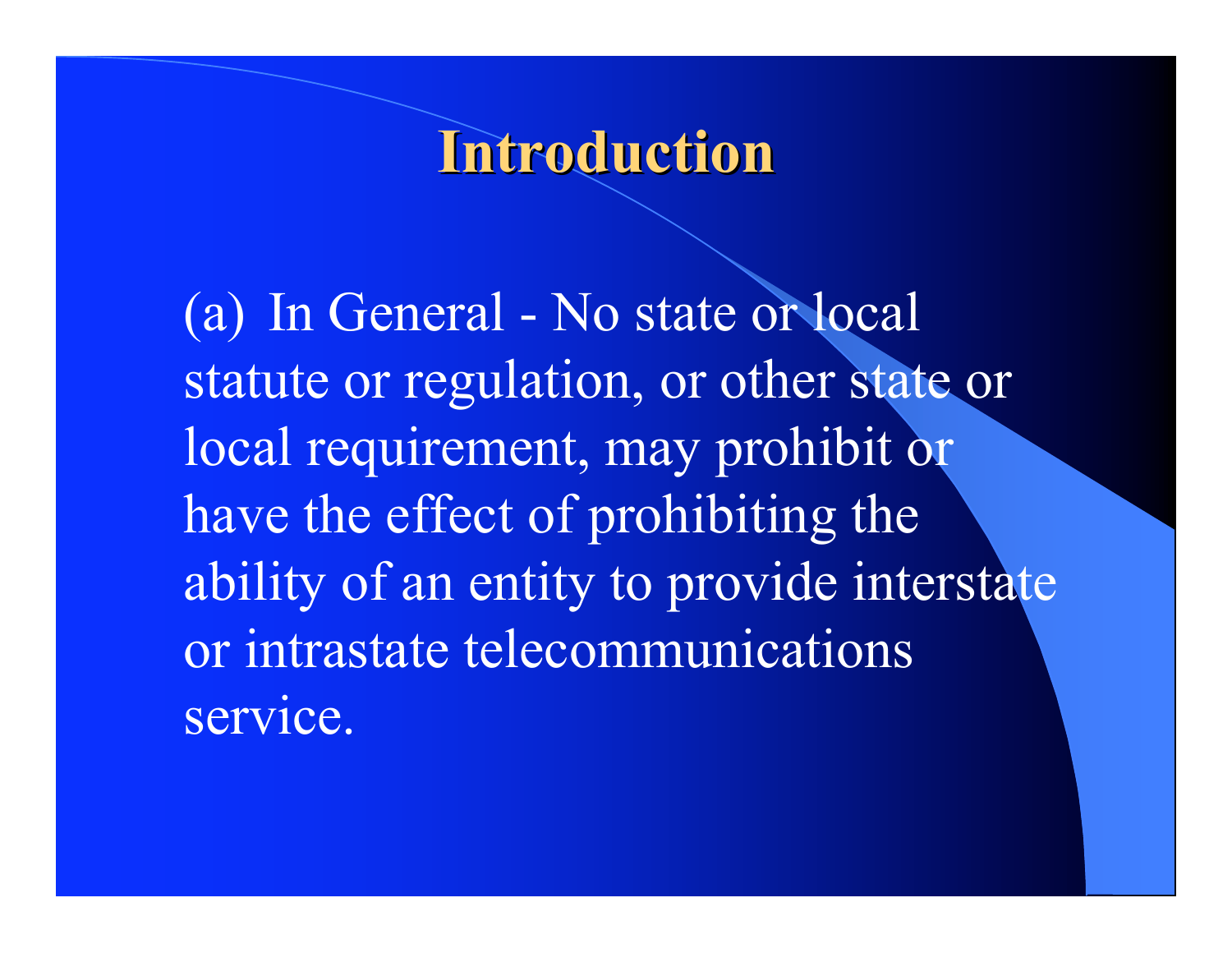## Introduction Introduction

 (b) State Regulatory Authority - Nothing in this section shall affect the ability of a State to impose, on a competitively neutral basis and consistent with Section 254, requirements necessary to preserve and advance universal service, protect the public safety and welfare, insure the continued quality of telecommunications services, and safeguard the rights of consumers.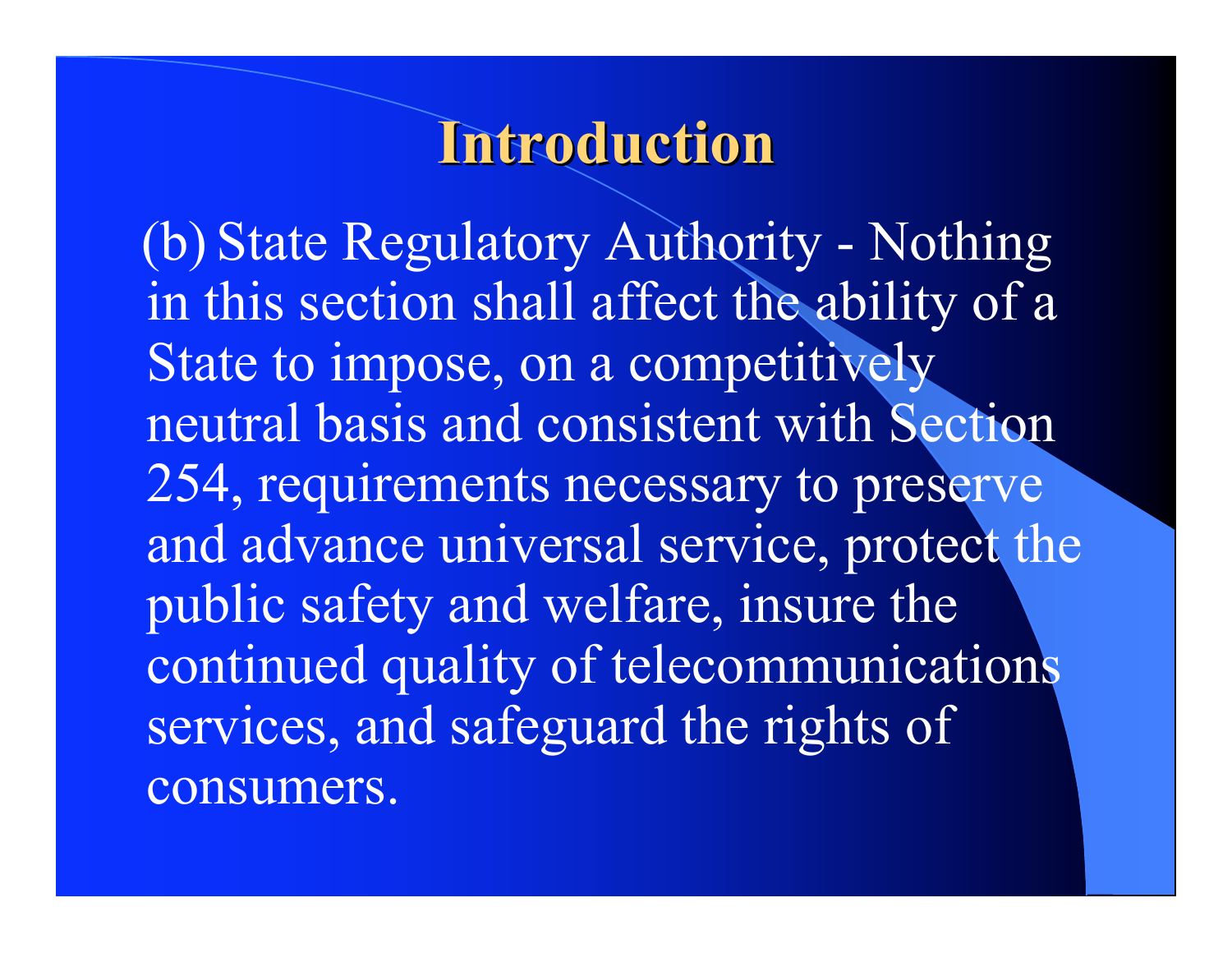## **Introduction**

 (c) State and Local Government Authority-Nothing in this section affects the authority of a State or local government to manage the public rights-of-way or to require fair and reasonable compensation from telecommunications providers, on a competitively neutral and non discriminatory basis, for use of public rights-of-way on a non discriminatory basis, if the compensation required is publicly disclosed by such government.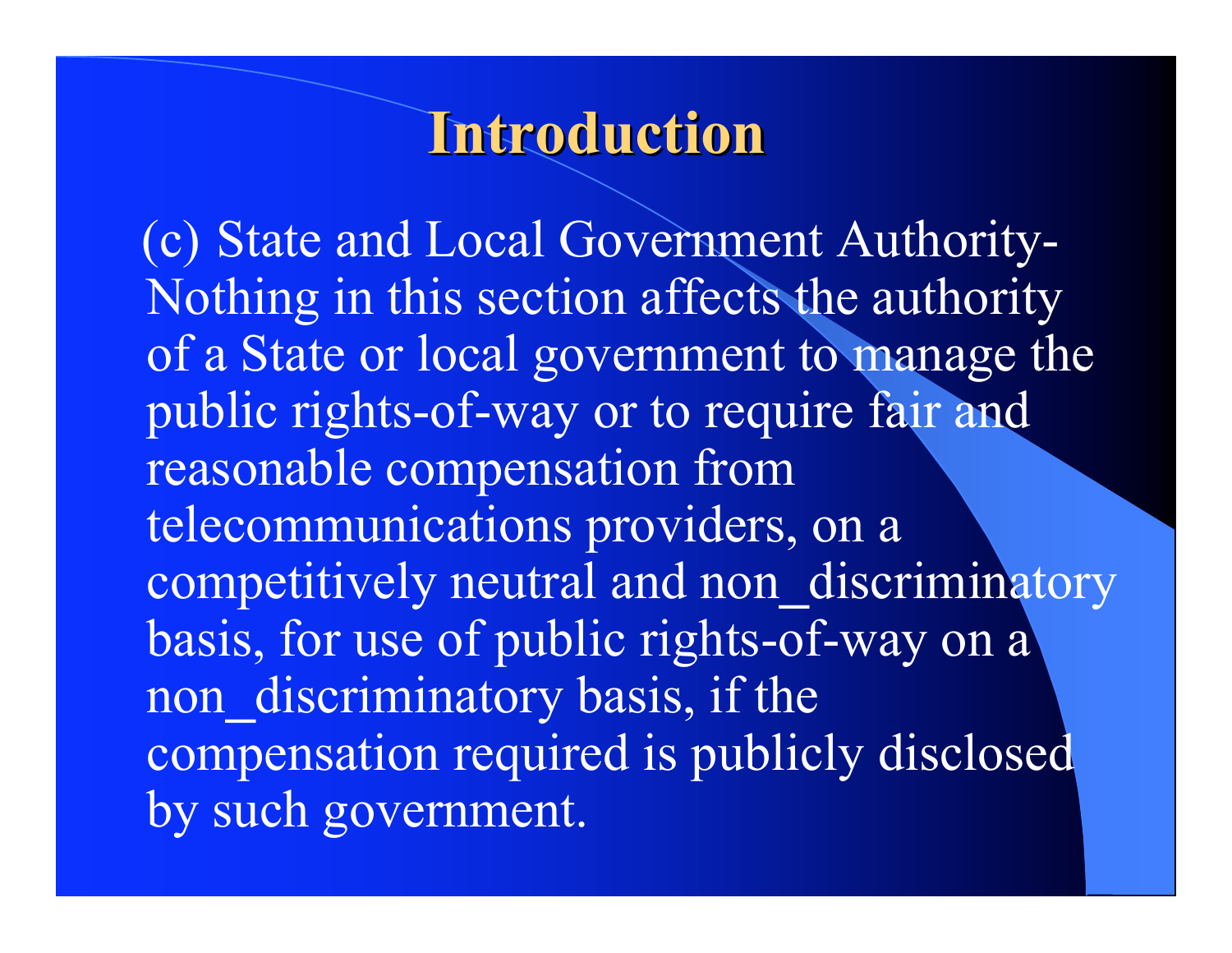# **Most Common Issues**

#### Franchise Fees

- Compensation vs. cost for management of right-of-way.
- State law limitations.
- Disparity between users of the right-ofway.
- Double charging; i.e., is the same network charged for cable service and also for telecommunications service.
- The operator does not provide a service in the City.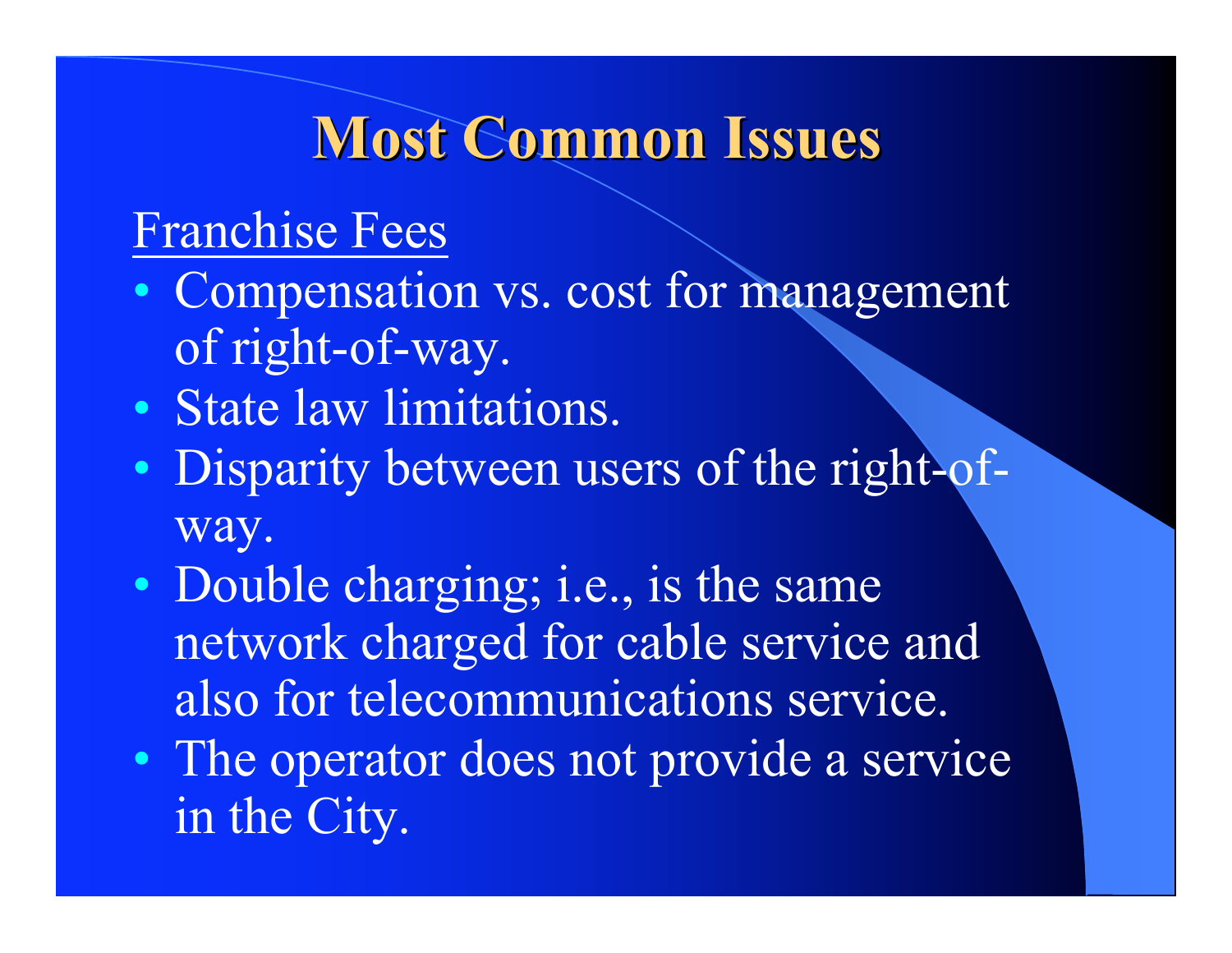## Most Common Issues

 The City's Ordinance Is Beyond The Scope of Authority

- State law limitations.
- Section 253 limitations.
- State PUC vs. local government role.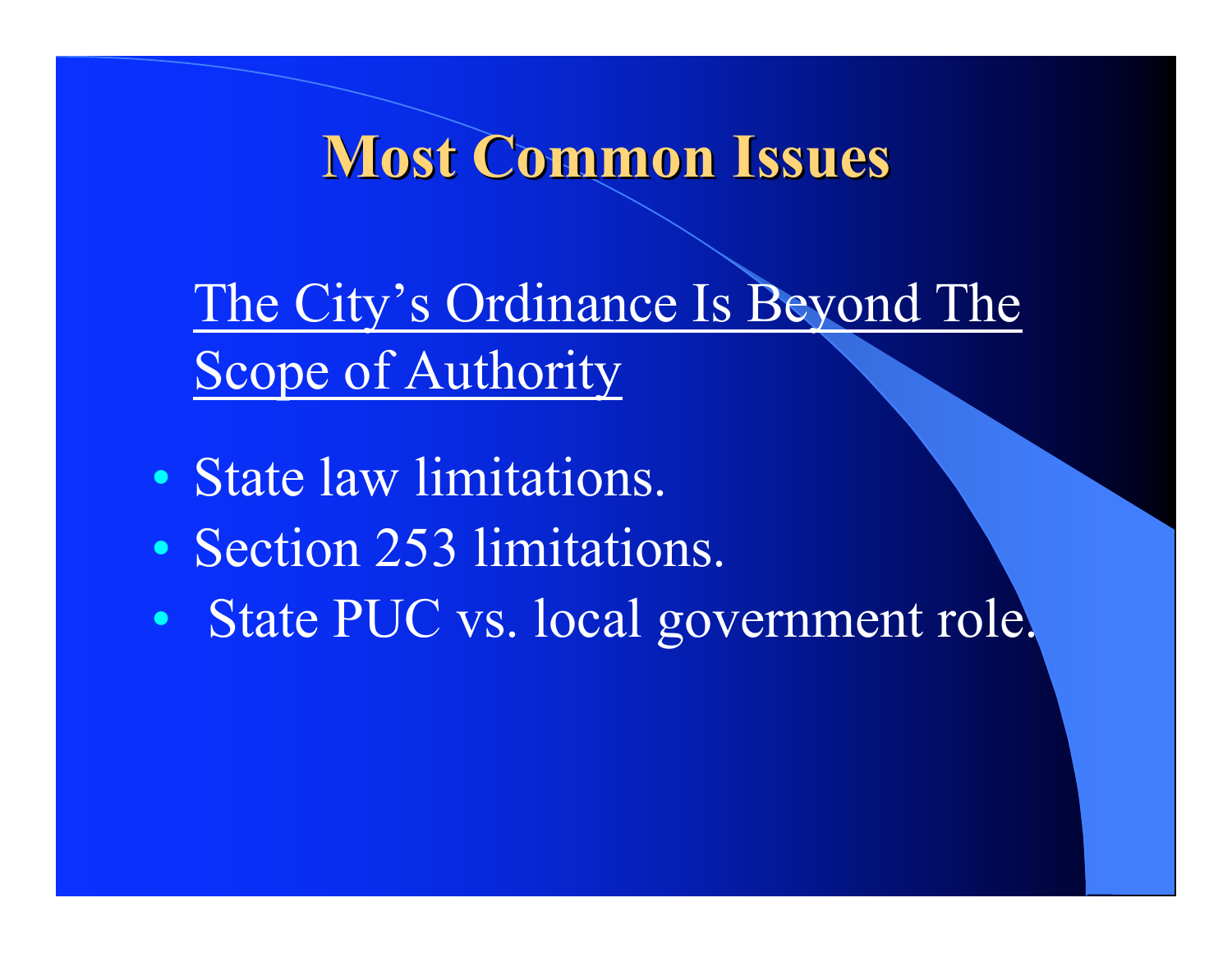# Recommended Approach Recommended Approach

 Planning - The Best Defense Is A Good **Offense** 

• Policy considerations - local government needs to be organized and develop a plan and a record that will support its ordinances and requirements before adopting regulations for telecommunications providers in the rightof-way.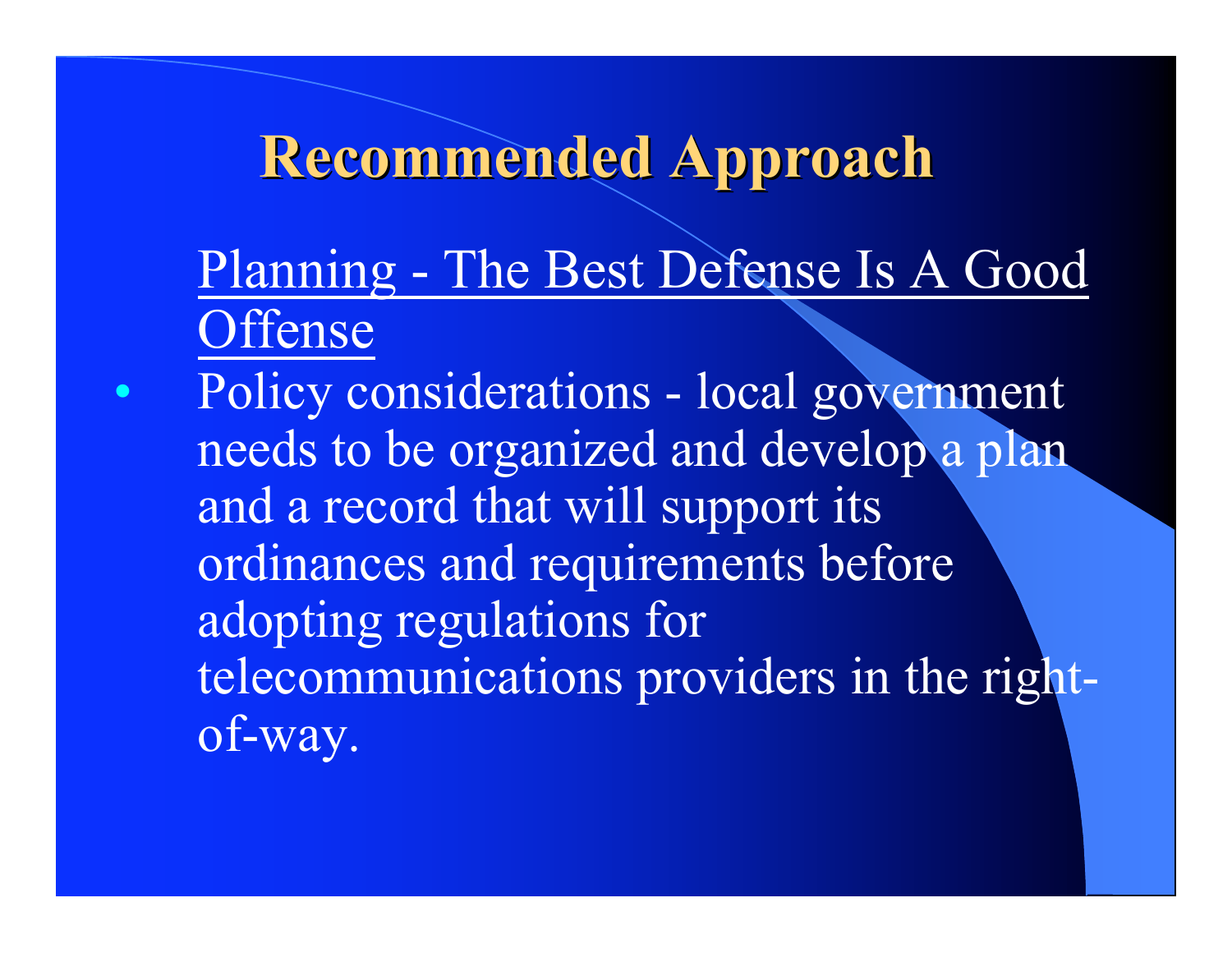# Recommended Approach Recommended Approach

## Consider At Least

- City resources devoted to planning and maintenance and administration of the Ordinance.
- Should a Master Telecommunications Ordinance be adopted?
	- **If so, when and how to treat existing** as well as proposed new providers.
	- $\cdot$  What needs to be included in the Ordinance.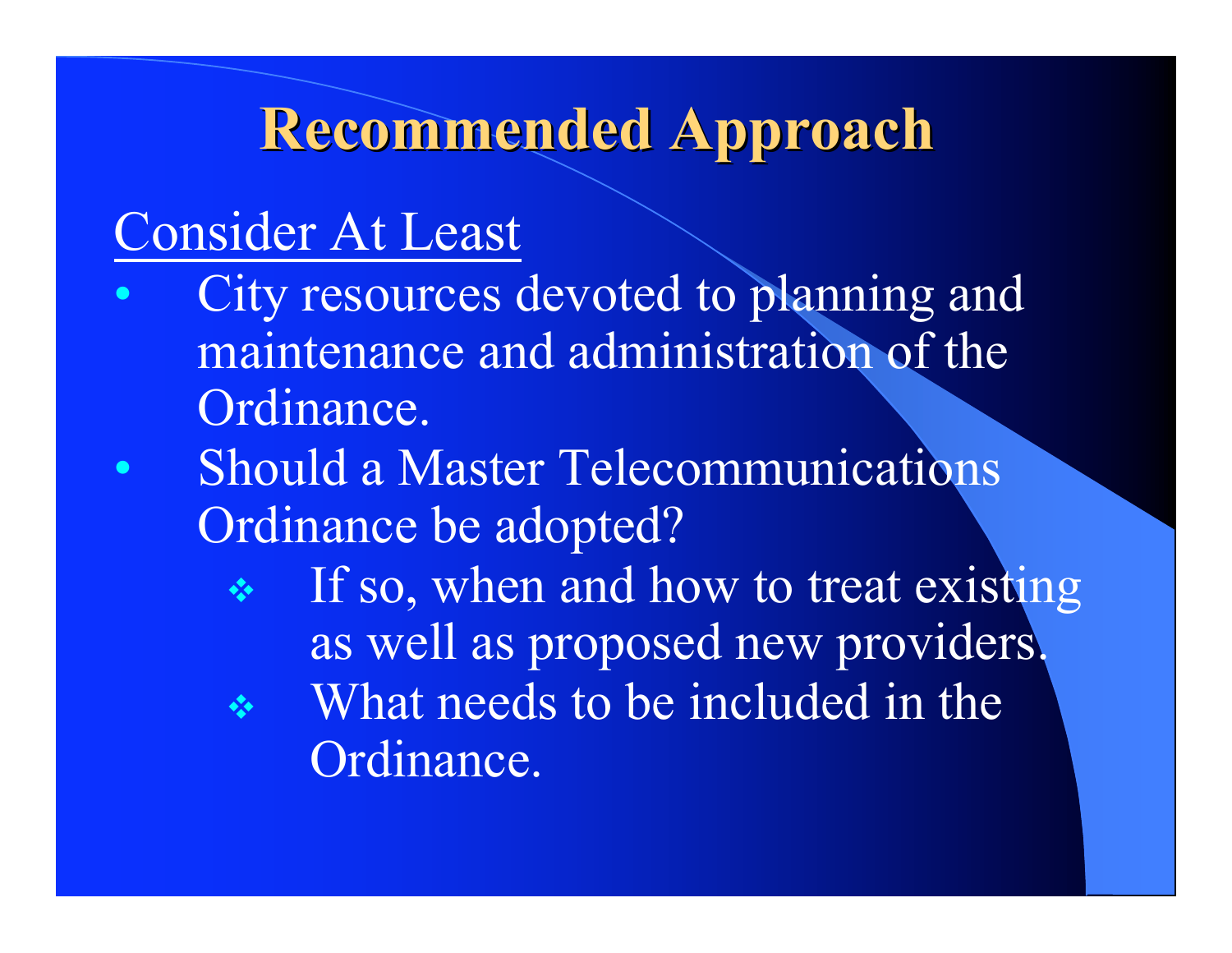# Recommended Approach

## Consider At Least (continued)

Should there be a distinction between rights-of-way users providing service within a community and those that are simply extending lines through the community?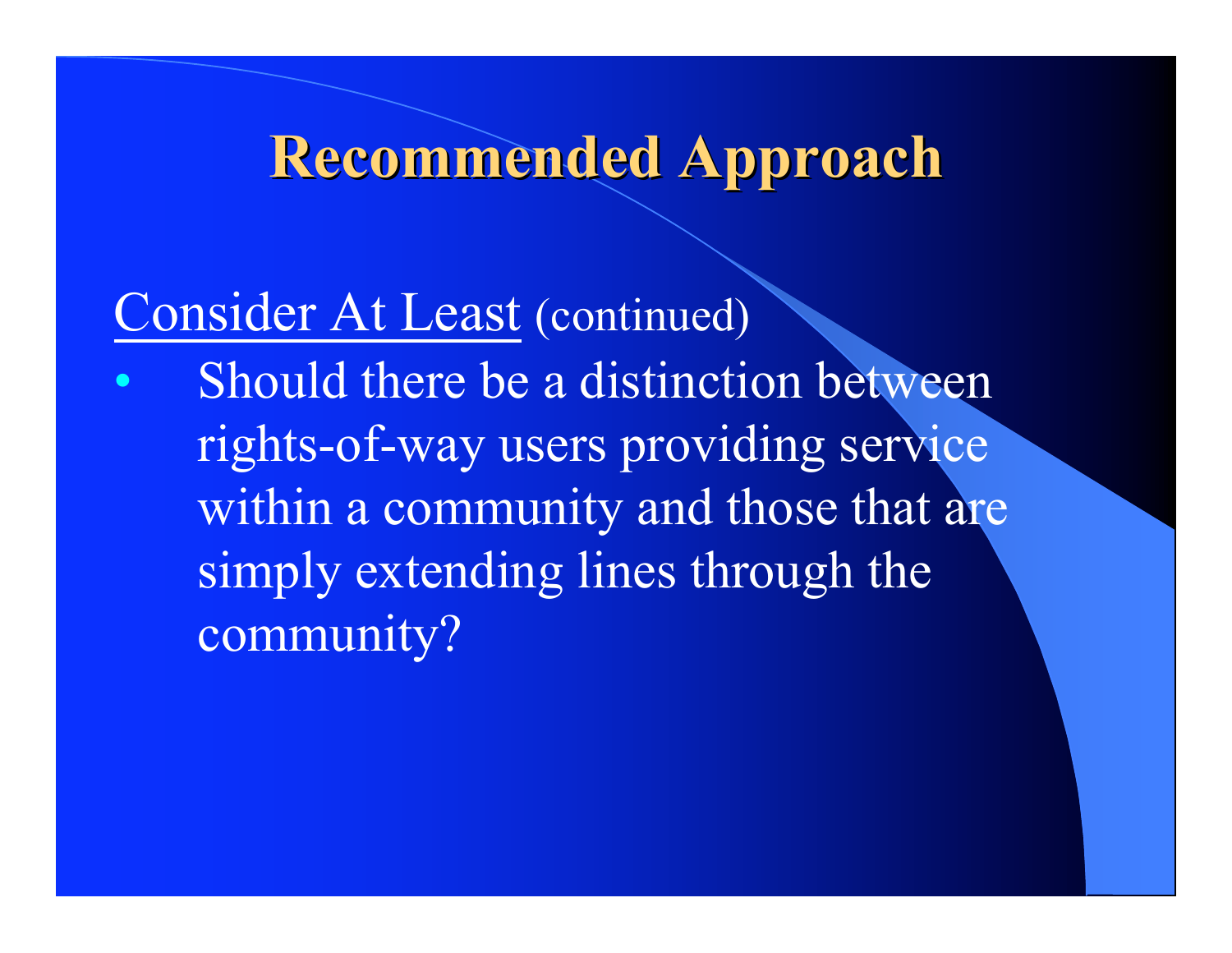# Recommended Approach Recommended Approach

#### Consider At Least (continued)

- What document structure is required?
	- Regulatory Ordinance
	- Franchise Agreement
	- \* License Agreement
	- Franchise Fee Schedule
	- **Executer Fee Schedule**
	- **Application and review procedures**
	- Oversight and administration
	- **EXECOMMUNITY need requirements**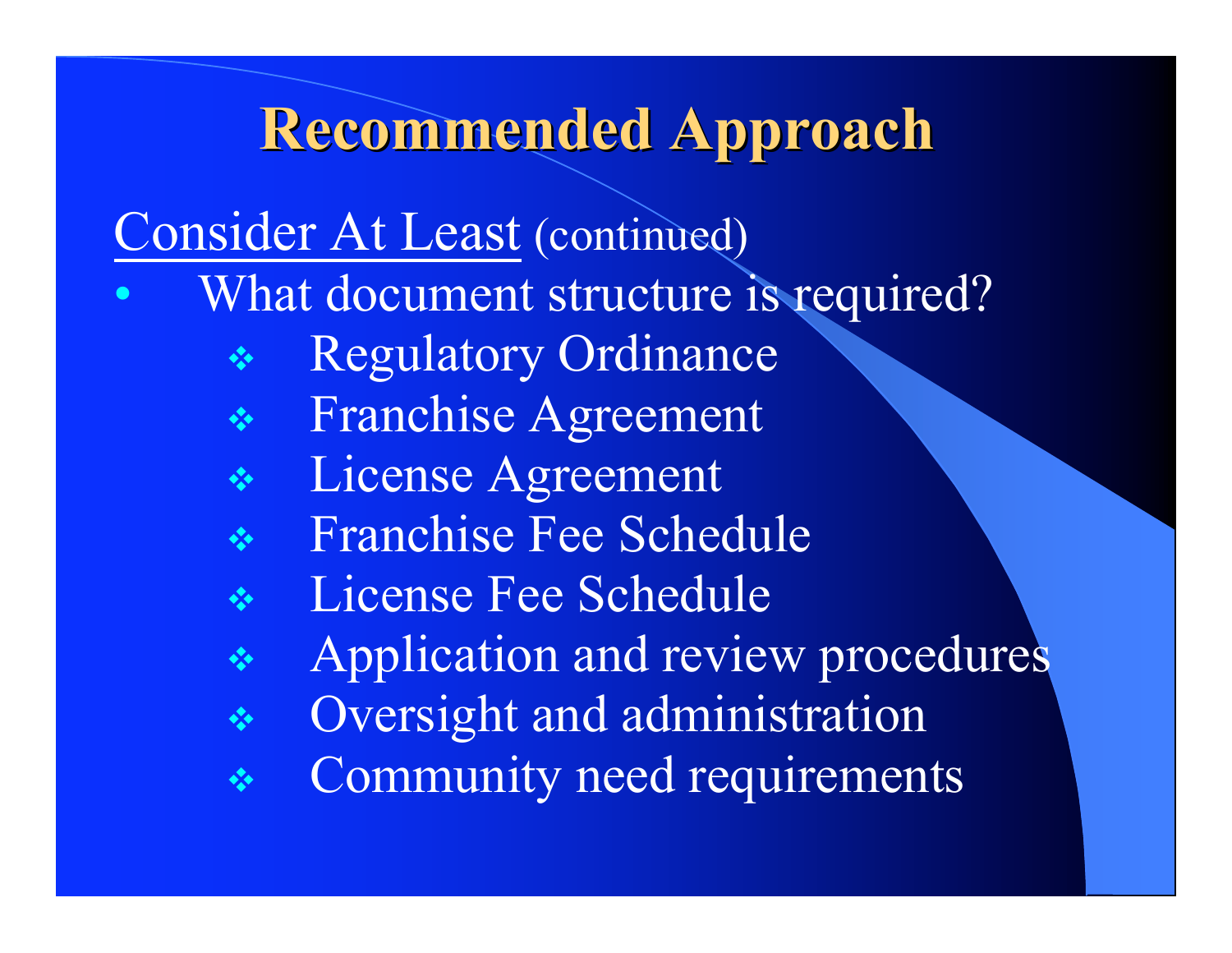## Recommended Approach Recommended Approach

#### Consider At Least (continued)

- Should local government conduct an evaluation of existing structures for colocation?
- Are there alternatives that we would wish to explore, including co-ownership structures?
- Are there in-kind tradeoffs for use of public property; i.e., service to the residents in the community at discounted rates.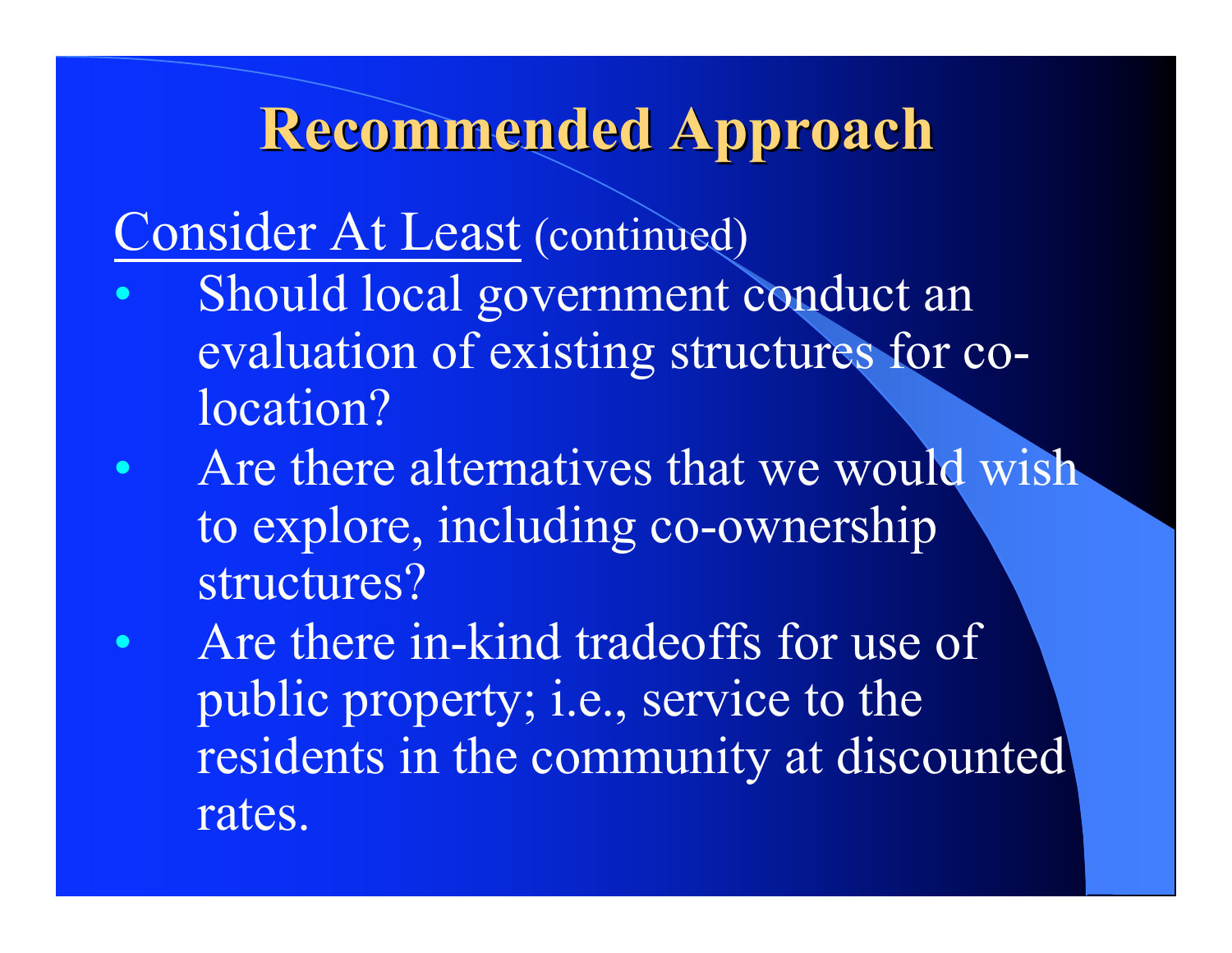# Right-of-Way Construction and **Administration Ordinance**

## Purpose

- To impose public health, safety and welfare standards for community benefit.
- To protect a valuable local government asset.
- To control disruption and obstruction.
- To streamline the administrative process.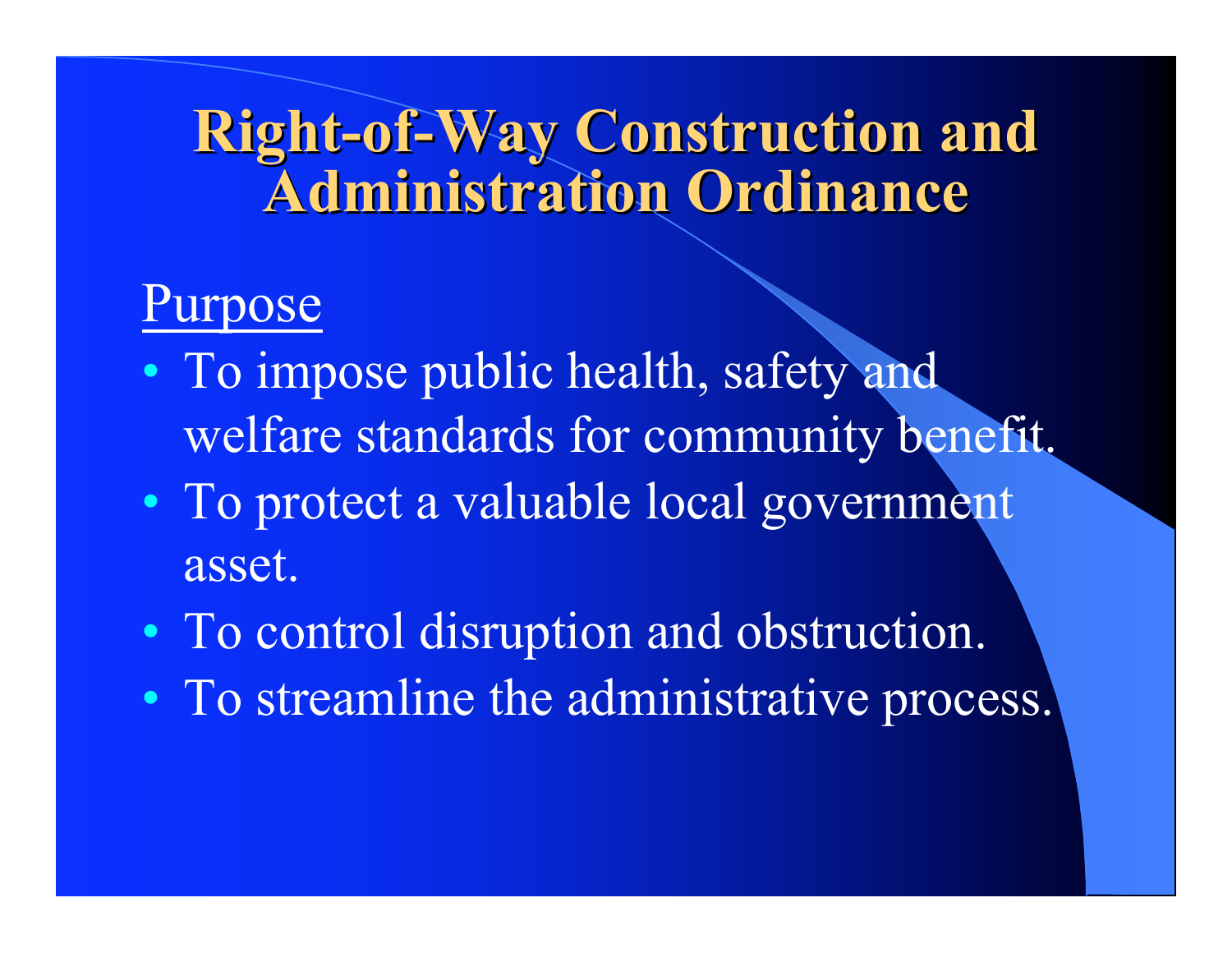# Right-of-Way Construction and **Administration Ordinance**

### Purpose (continued)

- To protect property of residents and businesses.
- To ensure that the users are treated equally.
- To mandate records of use and location.
- To provide for local government inspection.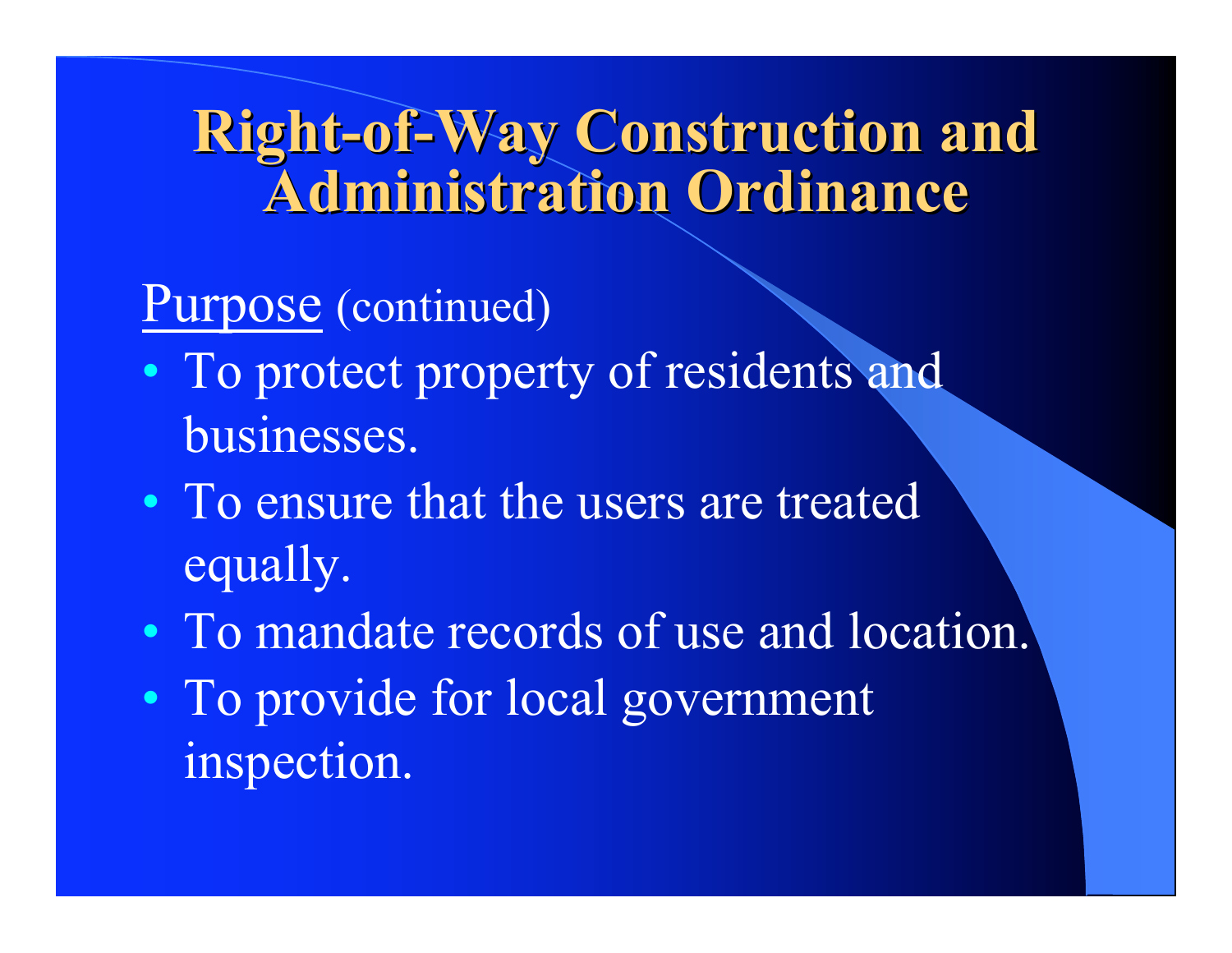# Right-of-Way Construction and **Administration Ordinance**

### Purpose (continued)

- To tailor requirements to the location.
- To provide for registration of all users of the right-of-way.
- To establish a permitting process and permit fee.
- To prepare for mapping.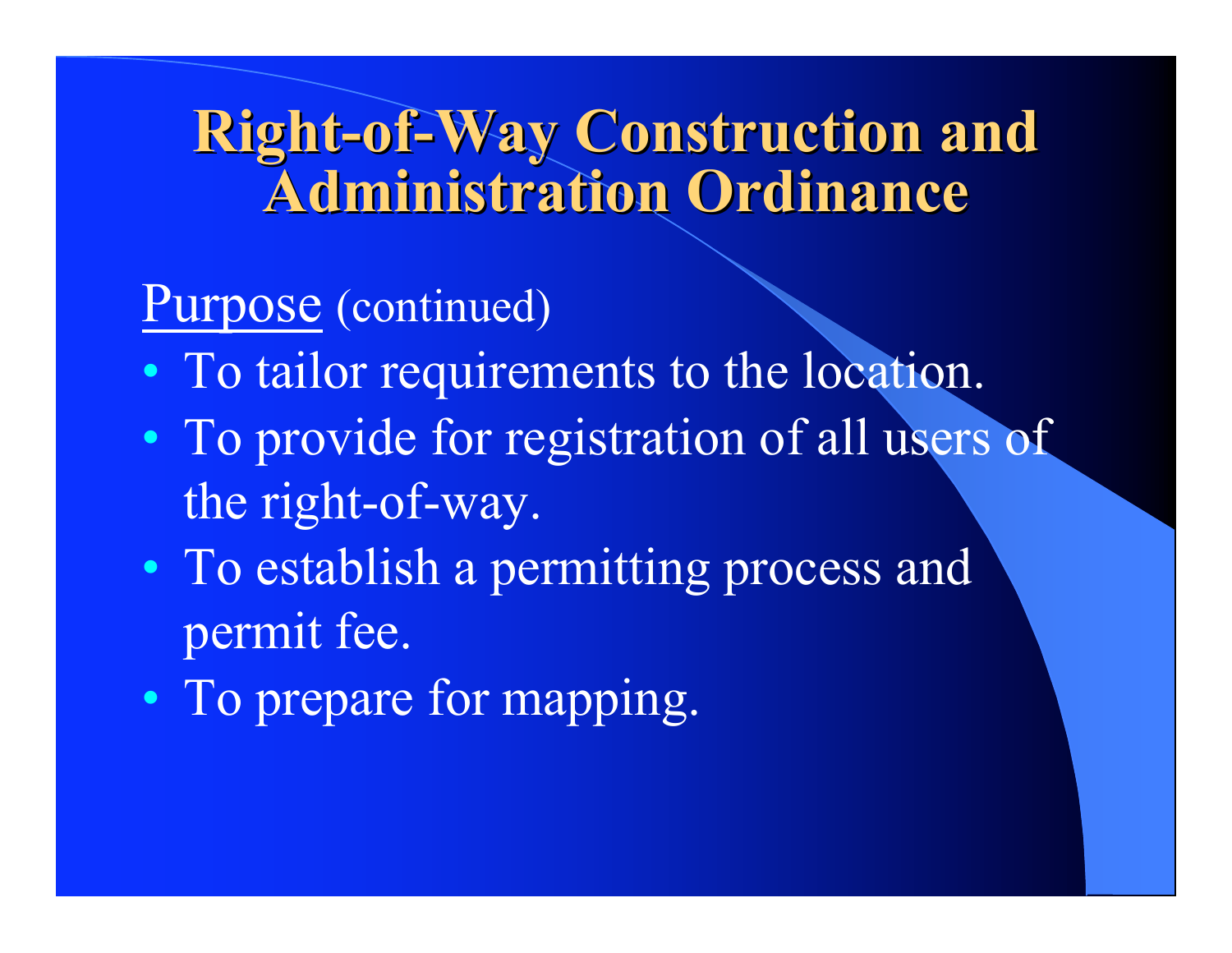## Telecommunications Ordinance

#### Purpose

- To manage and control right-of-way.
- To secure compensation that is reasonable, competitively neutral and non-discriminatory.
- To ensure compliance with federal and state law.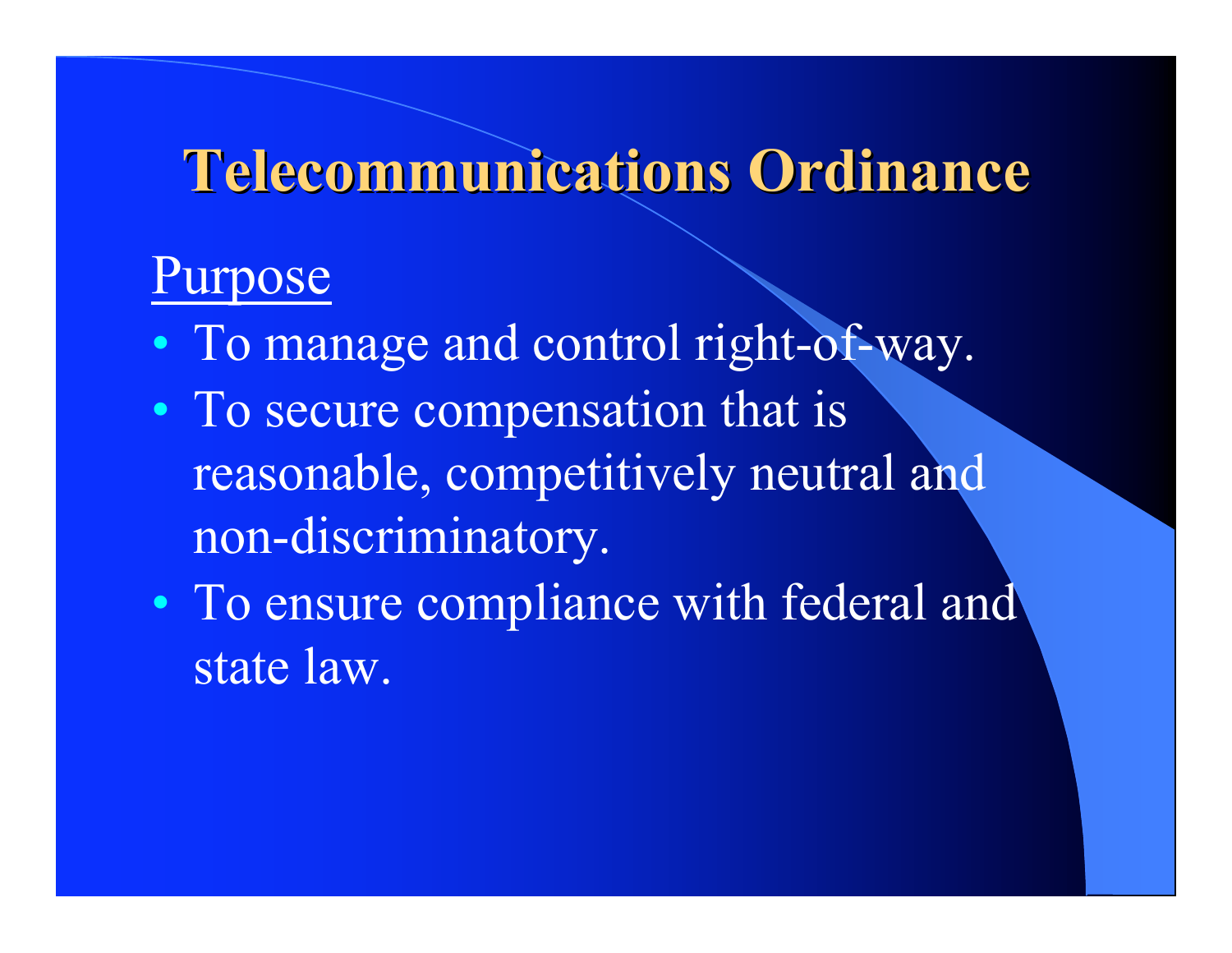### Telecommunications Ordinance

## Important Considerations

- Places a burden of application and compliance on operators.
- Does not provide the same regulatory powers as the cable franchise.
- Does not provide the same regulatory powers as the state PUC.
- Does not regulate services.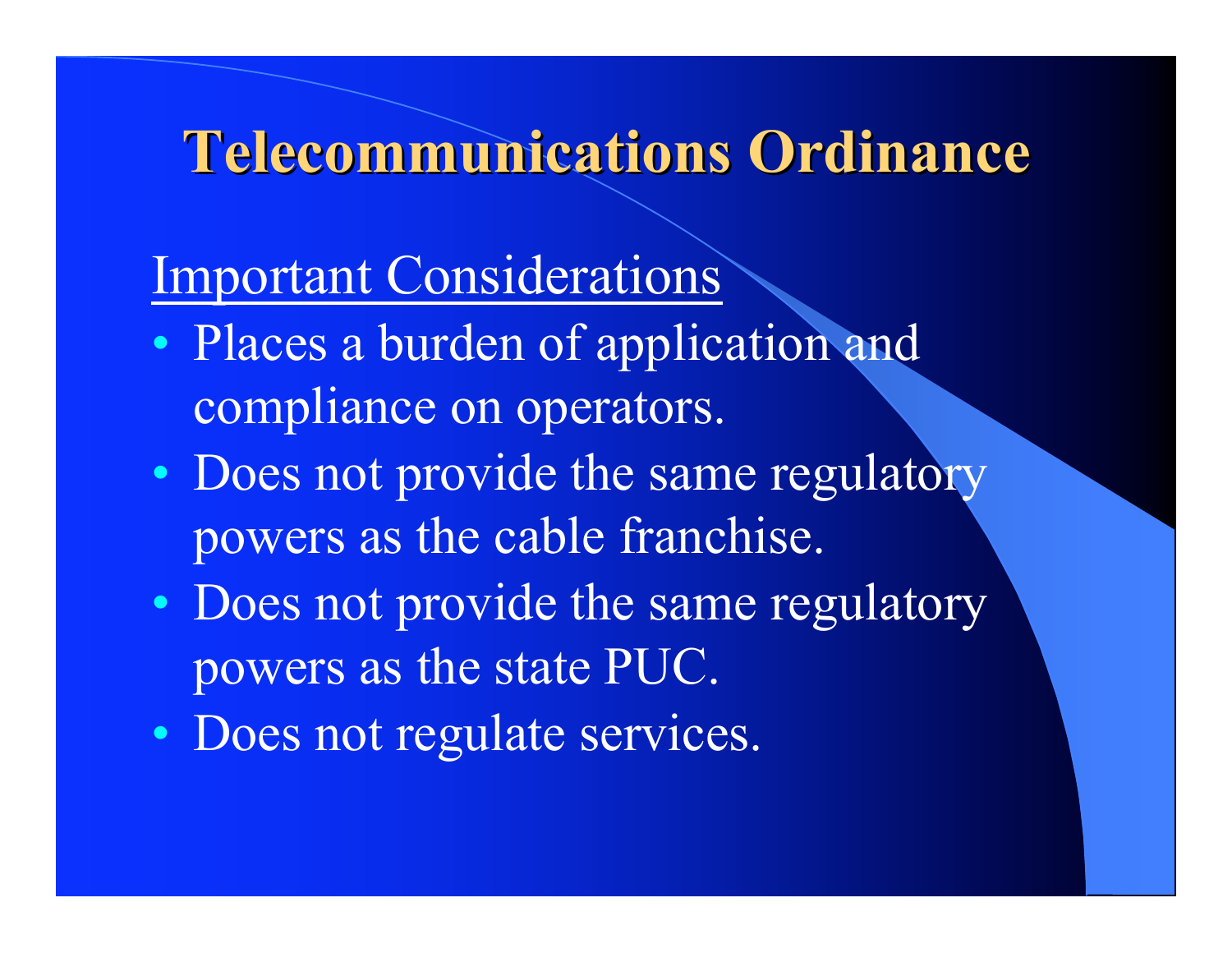## Telecommunications Ordinance

Important Considerations (continued)

- Does not require wiring the whole community.
- Does not control consumer rates.
- Does not regulate customer service.
- Must include provisions for timely review of applications.
- Must include provisions for the protection of public welfare; I.e., insurance, compliance with construction and industrial standards, and periodic review.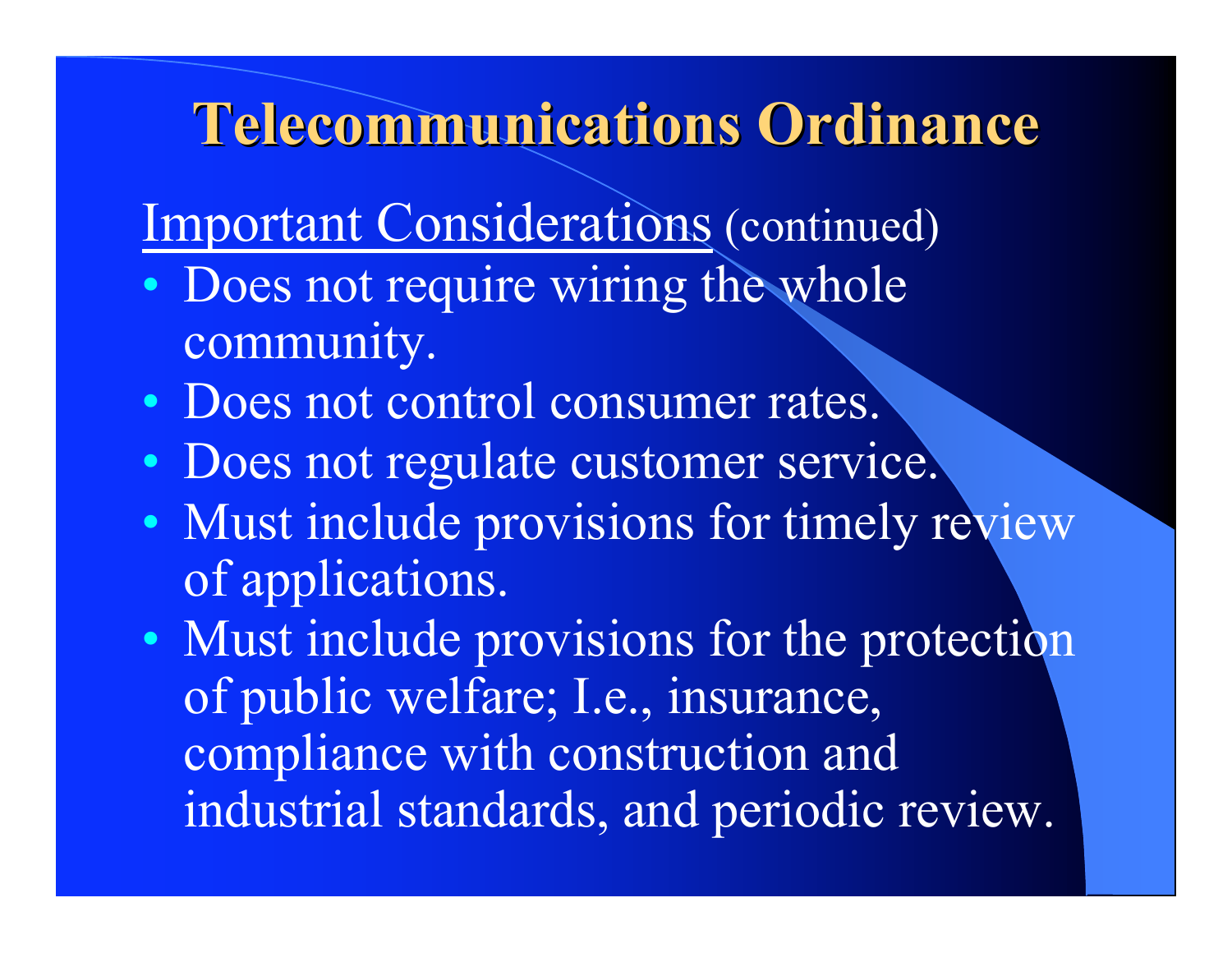# Important Principles Applicable to **Local Government Authority**

# I.e., Adopted Principles of NATOA

- Local governments have a duty and an obligation to bear the costs of acquiring and maintaining public rights of way.
- Commercial use of public property for private profit requires equitable, fair, and reasonable compensation for its use.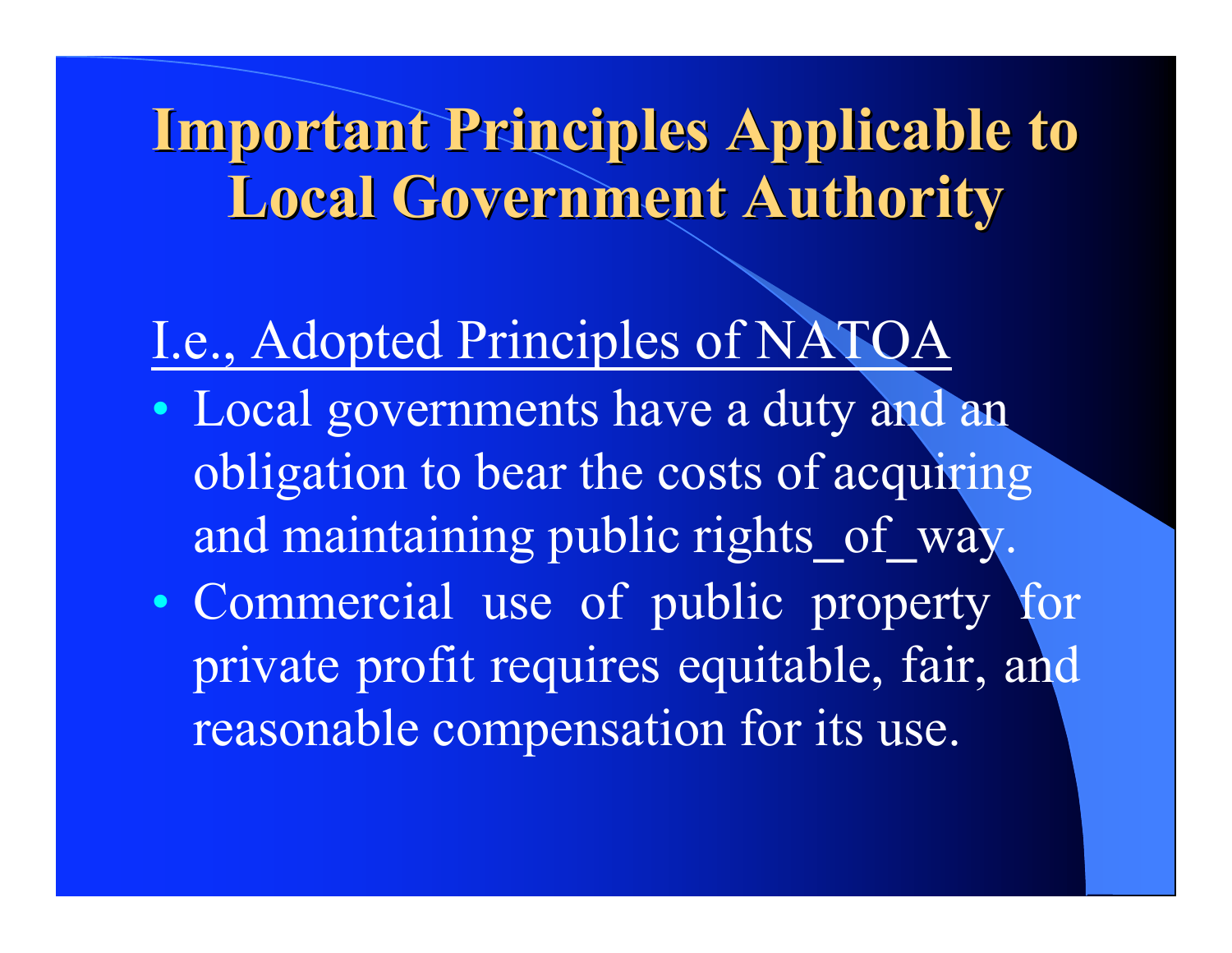## **Important Principles Applicable to Local Government Authority**

#### I.e., Adopted Principles of NATOA (continued)

• Both public and private entities have a role to play in the delivery of advanced telecommunications services to all Americans.

• Federal, state, and local governments each have a role in ensuring the goals of the Telecommunications Act are achieved, and each must respect the authority of the others.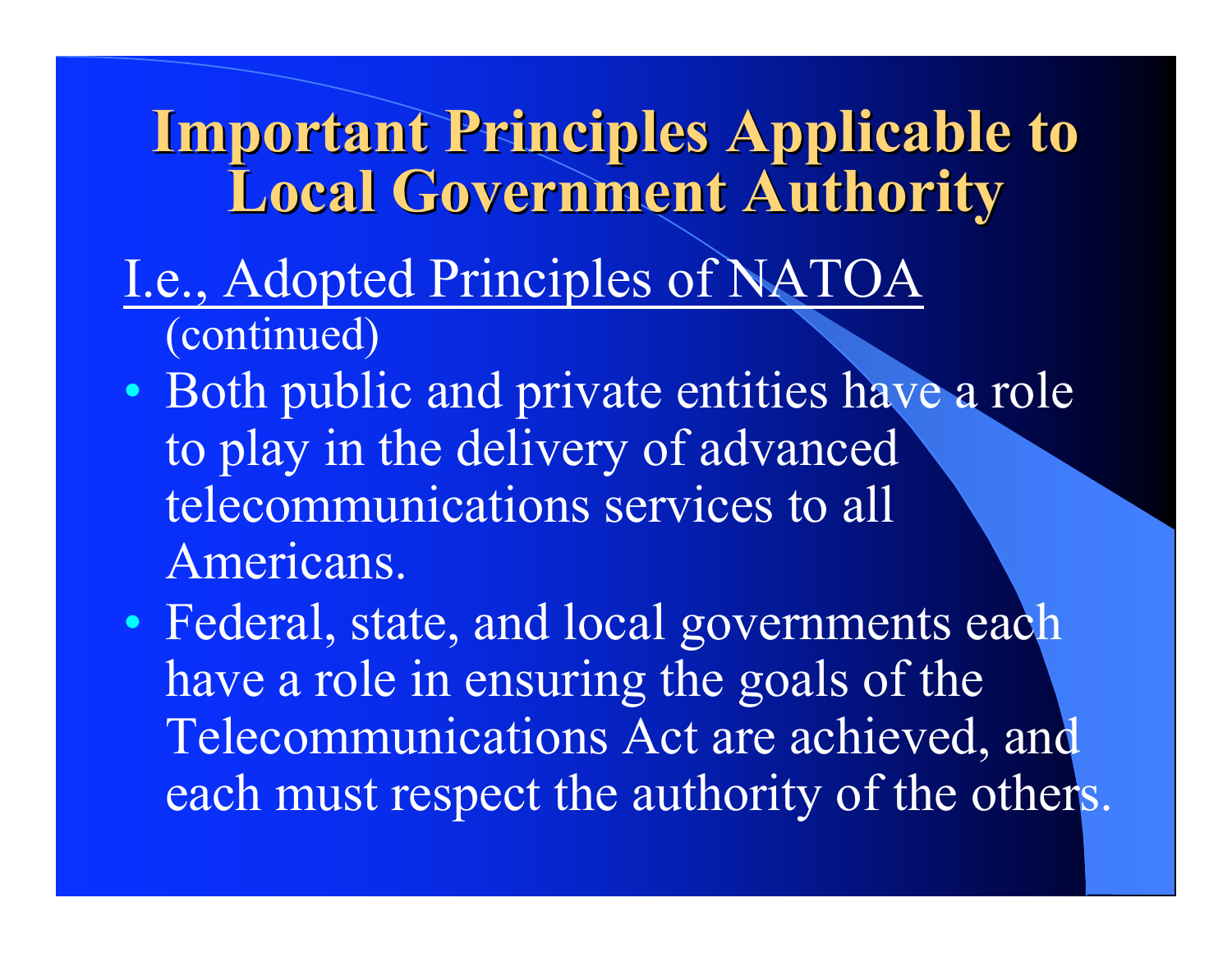## Mobile, Alabama

- BellSouth Telecommunications v. City of Mobile, 171 F.Supp. 2d 1261.
- Background BellSouth sued Mobile challenging an ordinance under which BellSouth would be required to obtain a permit and pay a fee before undertaking construction work on public right-of-way.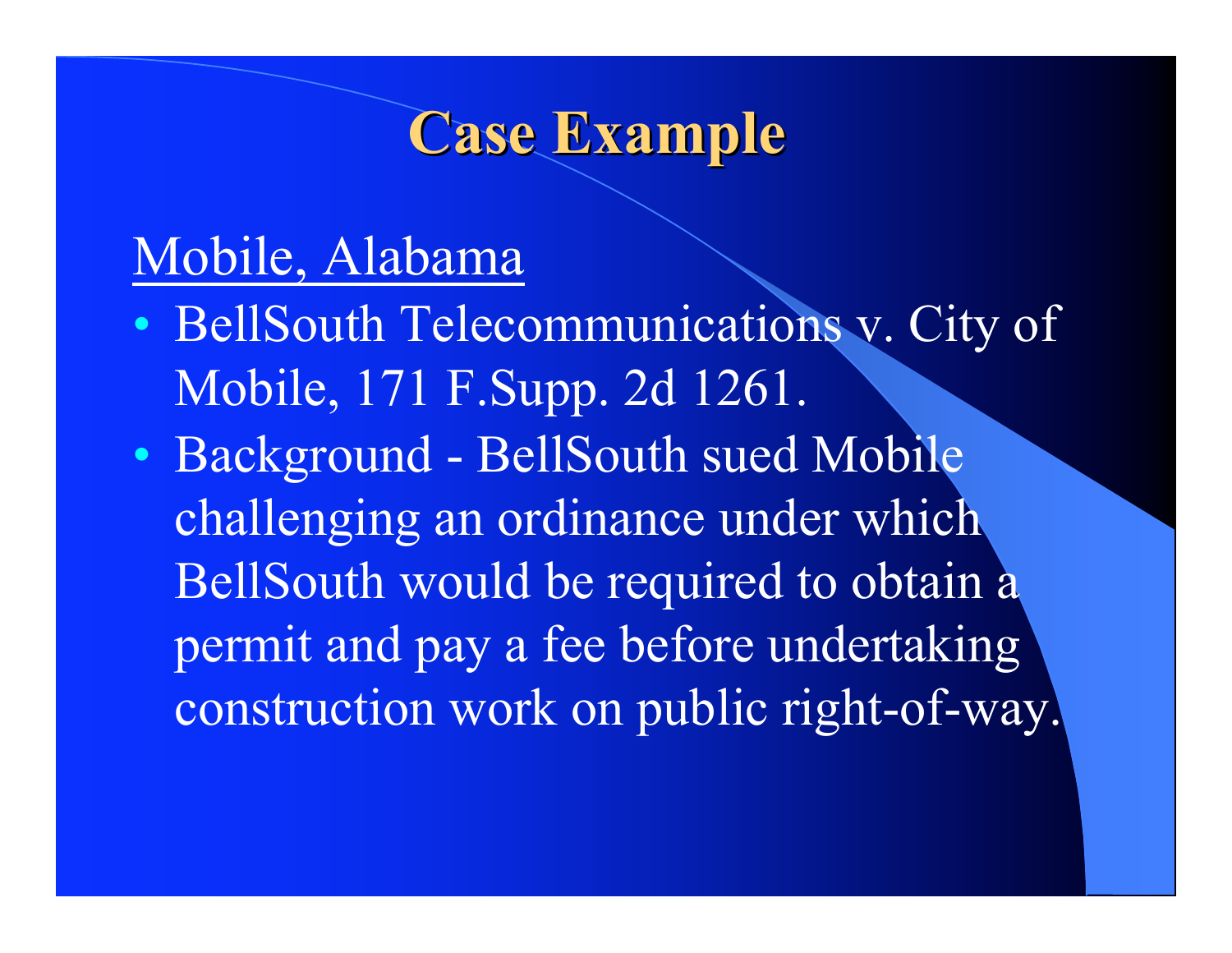Mobile, Alabama (continued)

- The district court held that:
	- The Telecommunications Act did not preempt the ordinance.
	- State law did not preempt the ordinance.
	- The ordinance did not violate the Supremacy clause.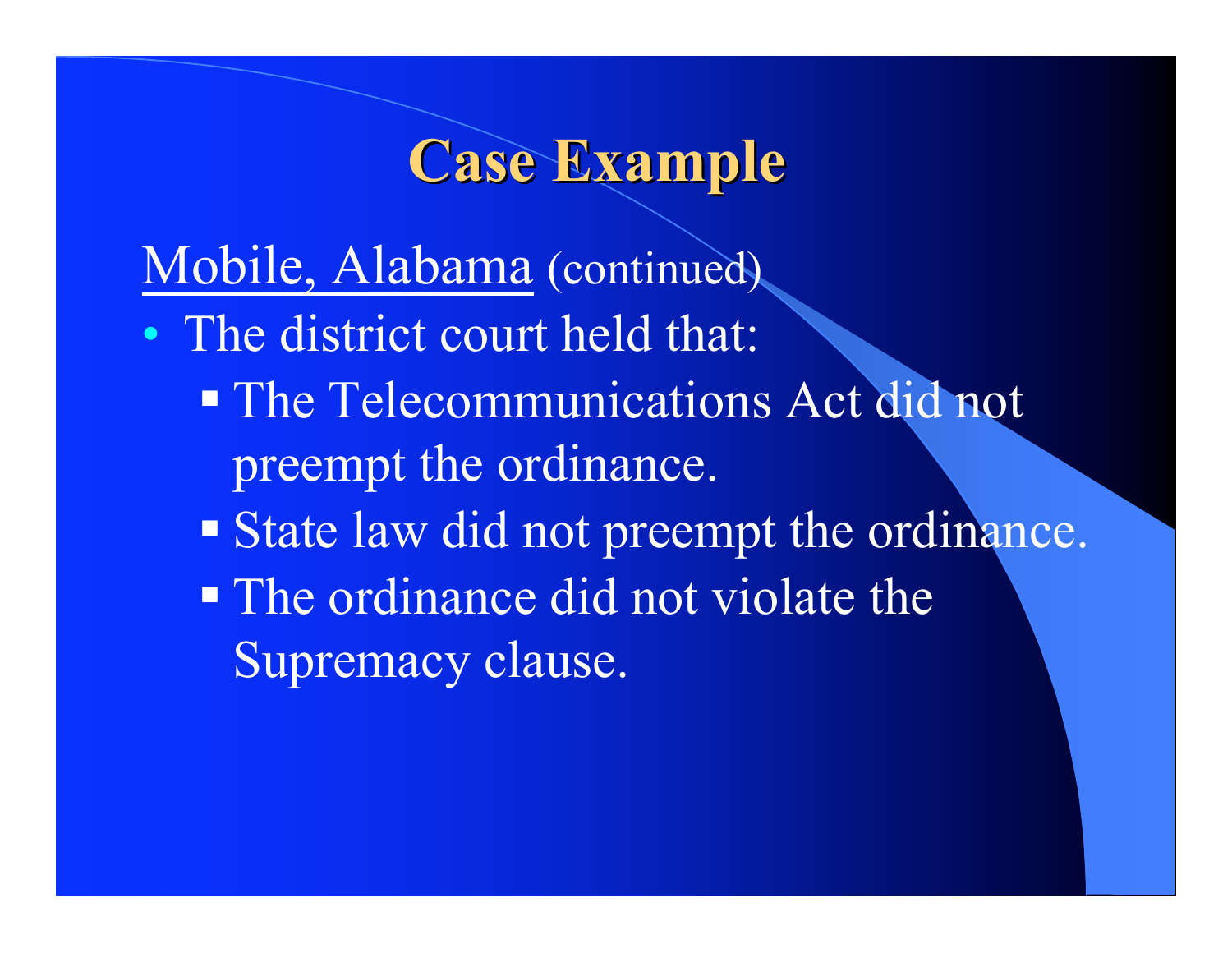Mobile, Alabama (continued)

- The ordinance did not violate equal protection or due process rights of the company.
- The ordinance did violate the Commerce clause.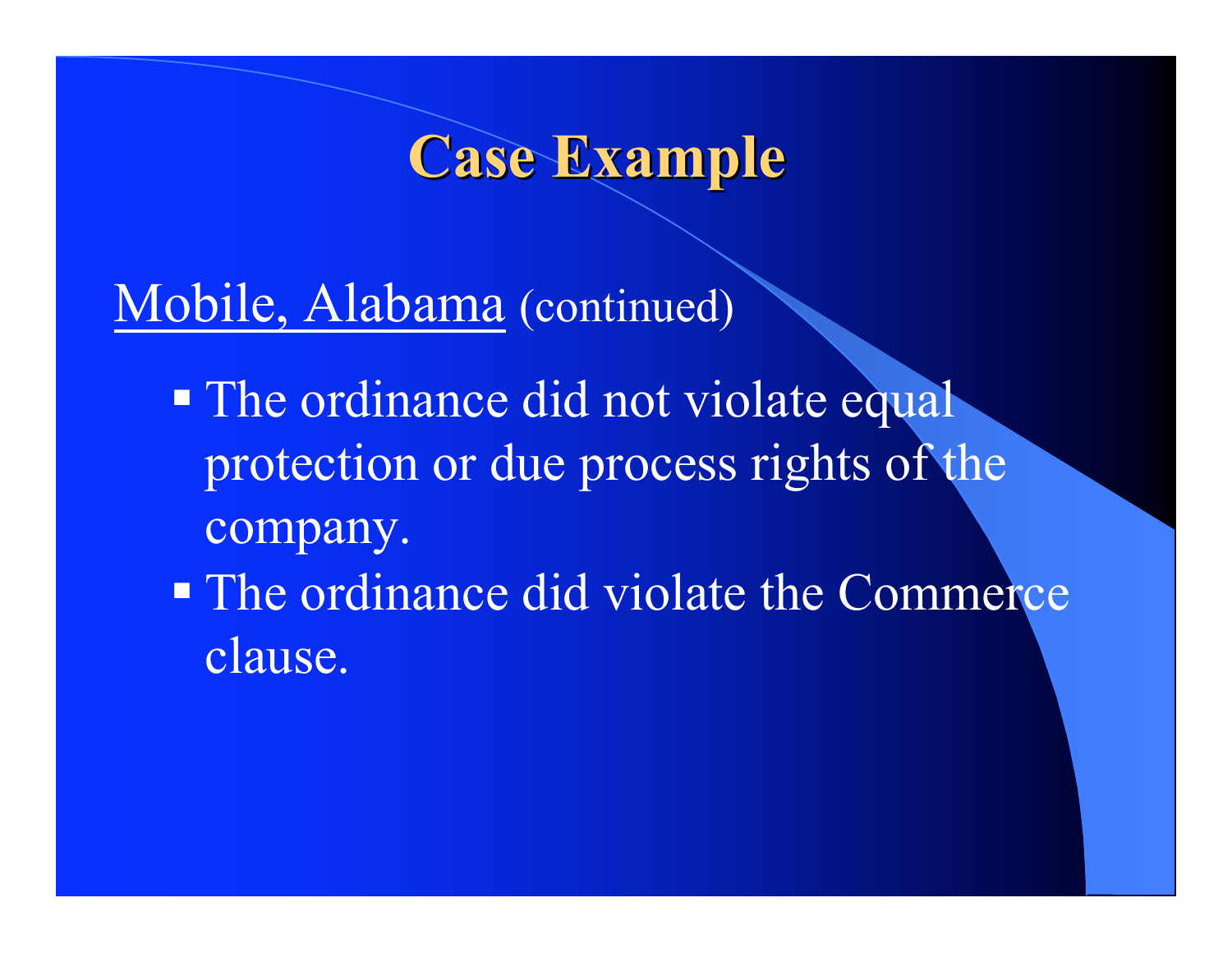#### The Mobile Process

- A copy of the final report is included with our handout.
- Brief summary of the process and recommendations.
	- The City created a committee.
	- The City agreed to organize and meet regularly.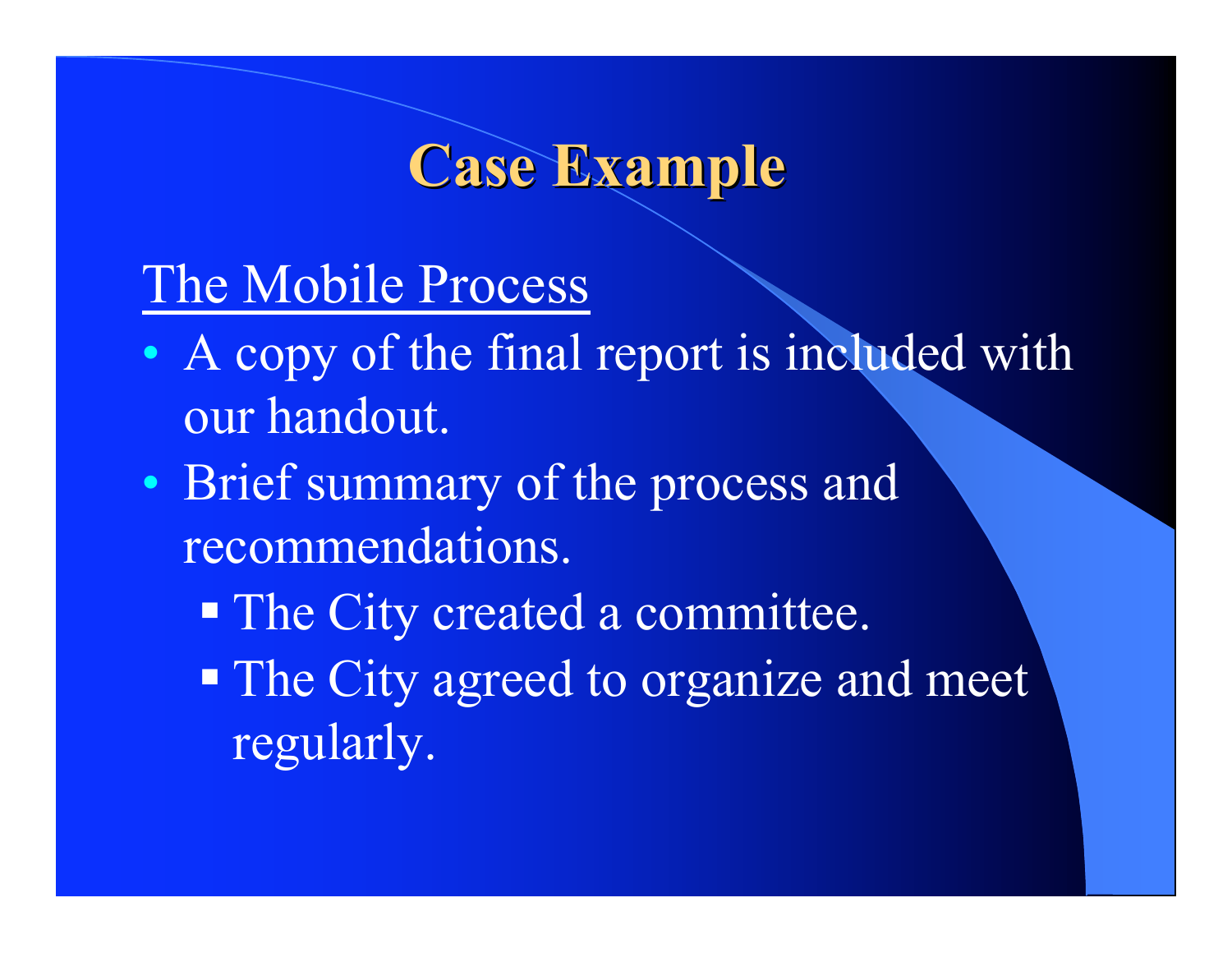## The Mobile Process (continued)

- **The committee included expert advice** and consulting on the City's role and requirements in regulating the use of right-of-way.
- **City evaluated what other municipalities** are doing.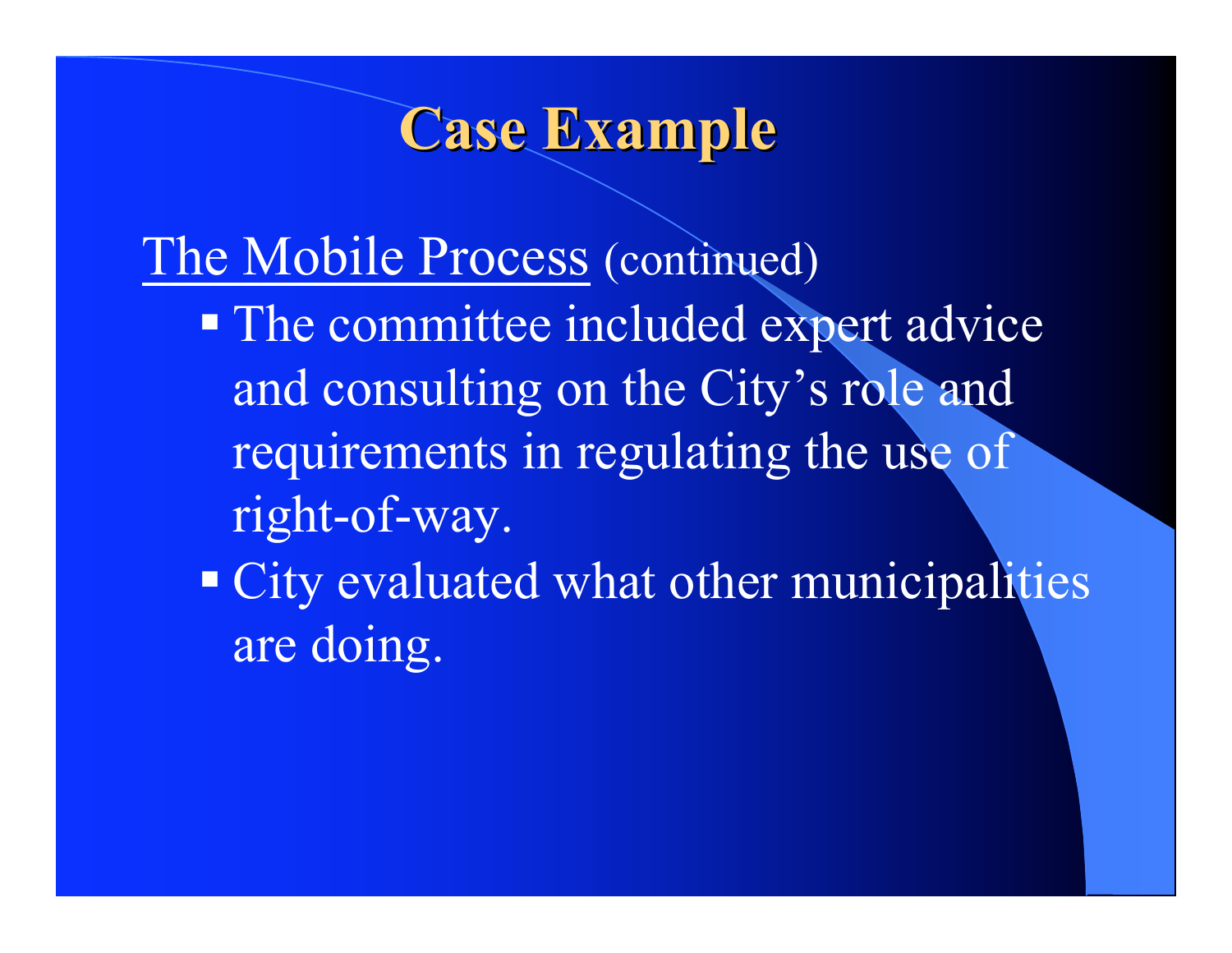The Mobile Process (continued) **The City established a procedure for** assessing the needs for regulating the right-of-way and evaluated current regulatory procedures and requirements. **The City established a framework of** concepts for its regulatory requirements.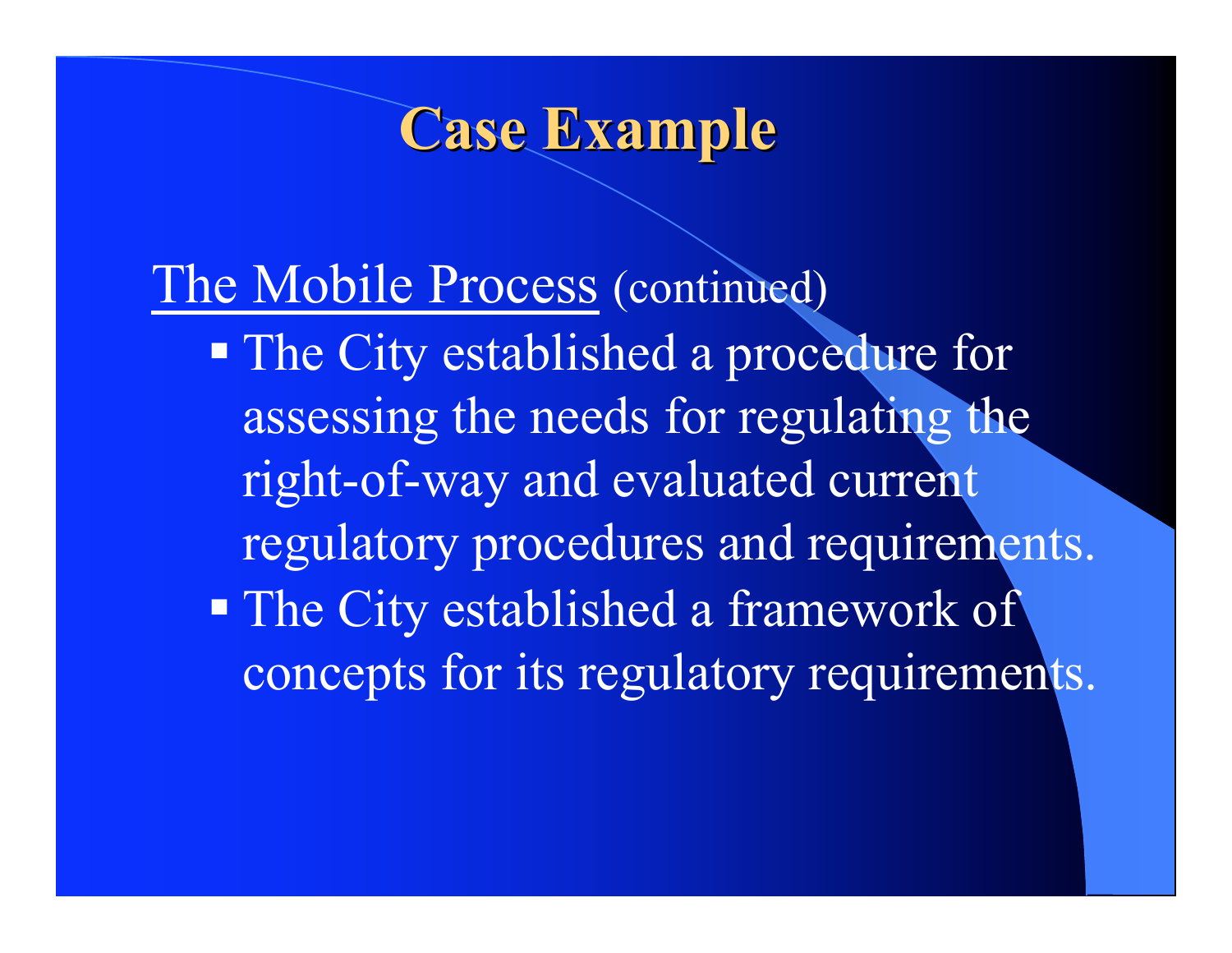The Mobile Process (continued)

- The City invited comments from a broadrange of users of the right-of-way, including the City's own water works department.
- **The City made it clear to the users that** they would be part of the process.
- The City developed a preliminary ordinance and invited comments from users.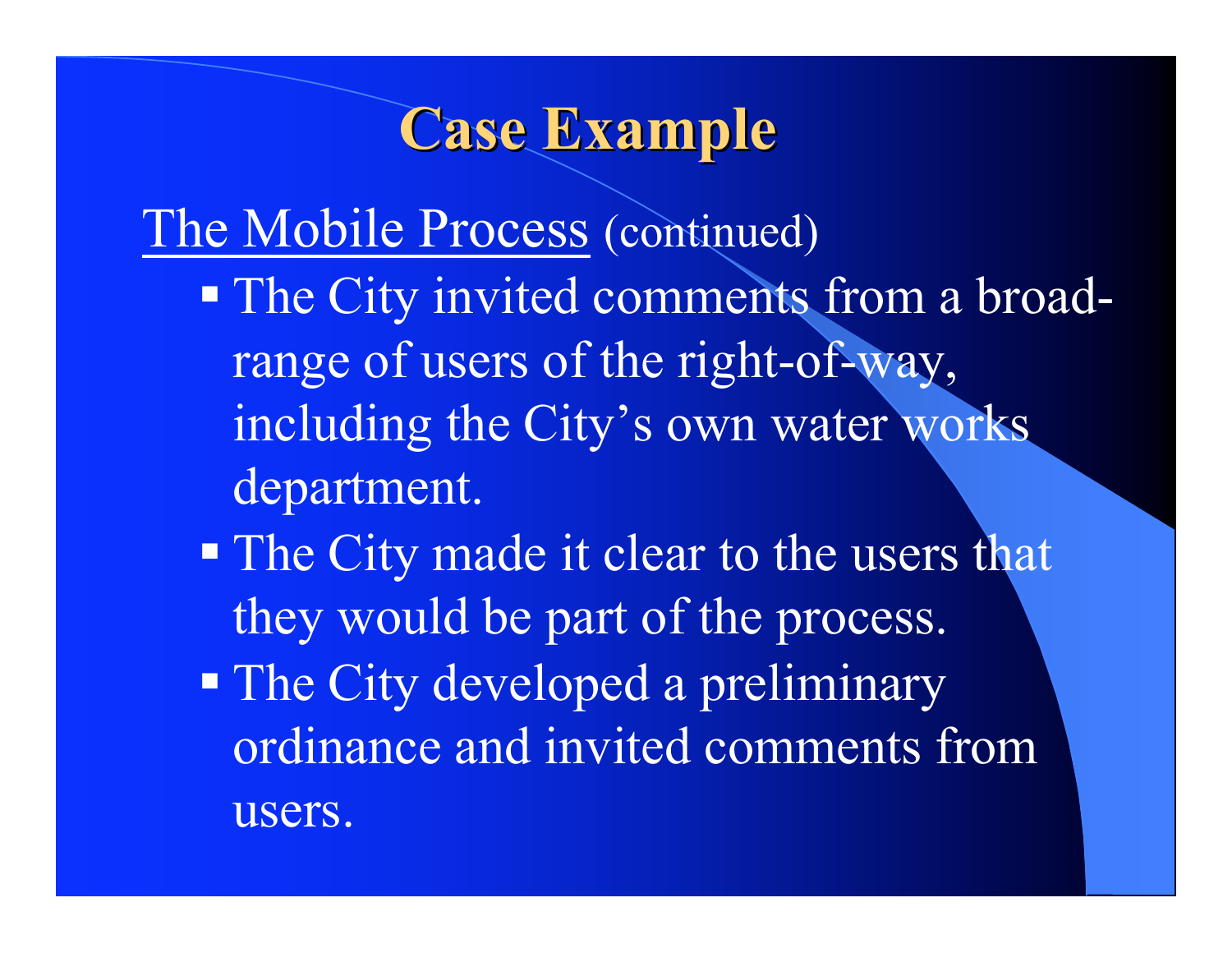The Mobile Process (continued)

- The City made modifications and changes to its ordinance and numerous compromises.
- **Throughout the process, the committee** kept a record of its process, its decisions, its studies, and the basis for its requirements.
- City held three public hearings before adopting the ordinance.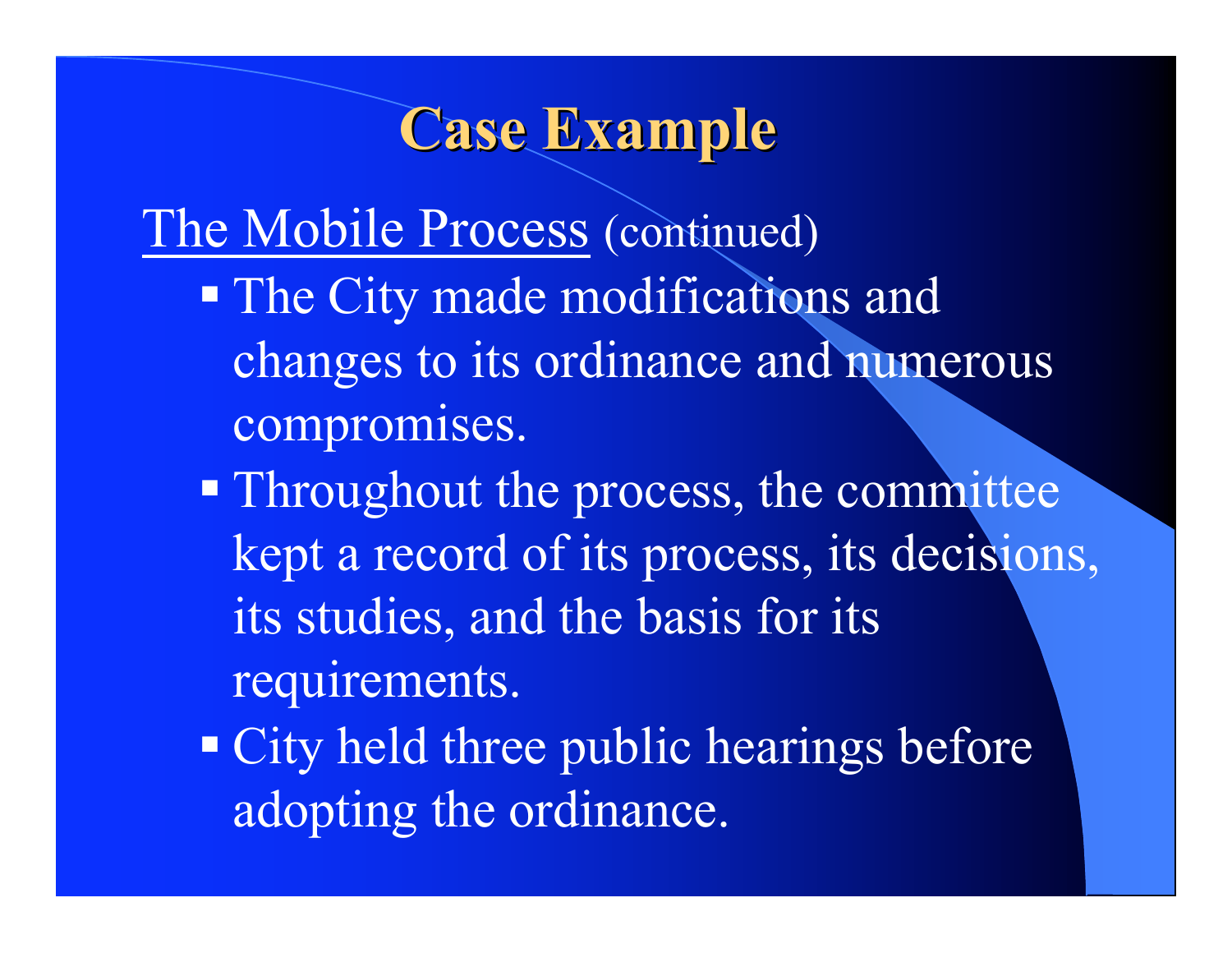The Mobile Process (continued)

 The City established a time within which the ordinance would become effective; i.e., one year after its adoption in order to permit a reasonable time for transition and to allow the City's internal procedures, including development of forms to be completed.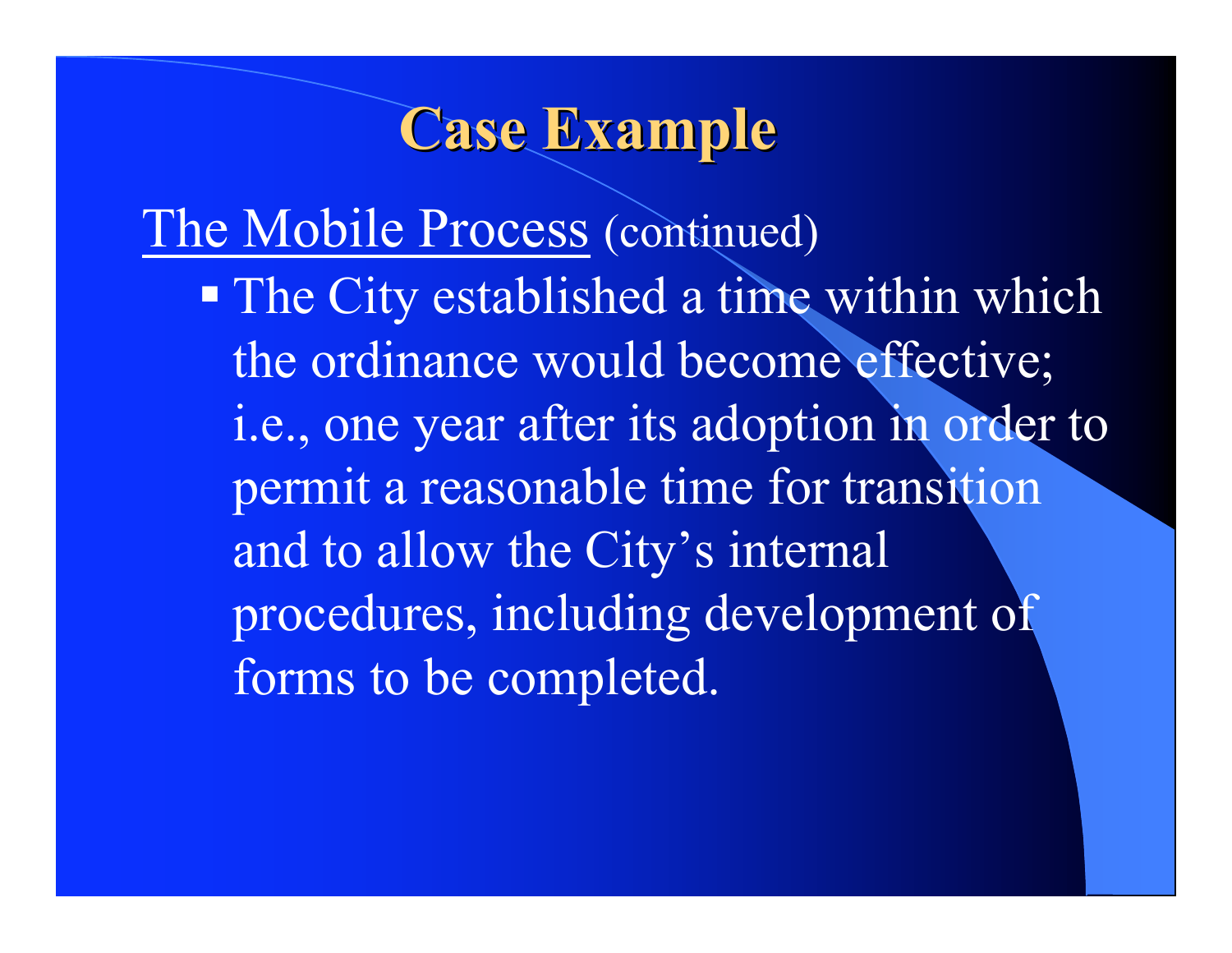The Mobile Process (continued) • On the eleventh hour of the effective date, BellSouth commenced a lawsuit challenging the ordinance.

• Unlike many cases involving challenges to local regulation, the court in the Mobile case clearly was impressed by the City's procedure and all of its processes as well as the record that had been developed to support the City's decisions.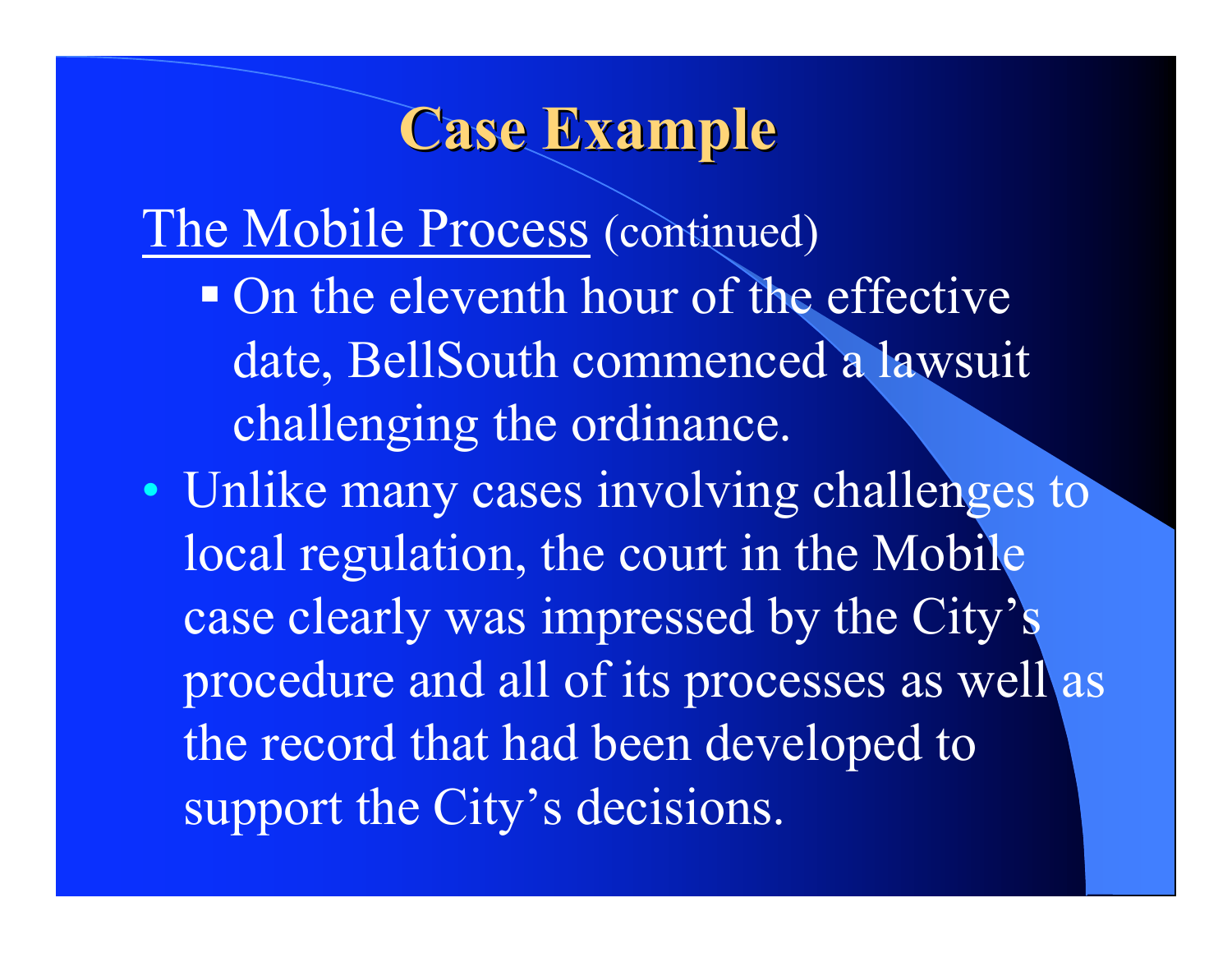Another case study currently pending involves a challenge to the City's requirements, including an agreed upon franchise.

- The franchise fee, although it had been agreed to, it is claimed unreasonable and a burden to entry.
- The franchise fees have been paid under protest, and are delinquent.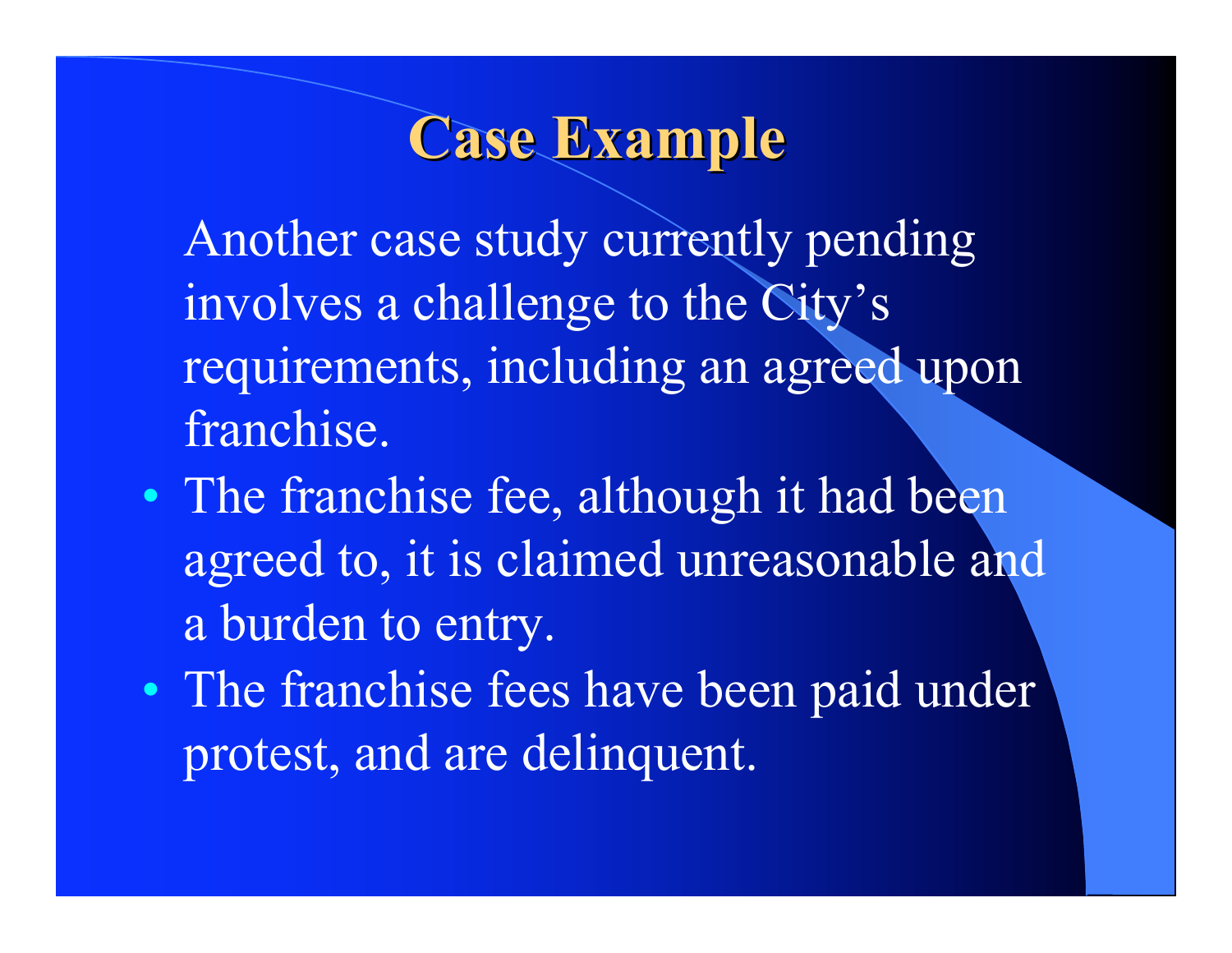- The City has determined to get in the drivers seat and control the objections by implementing at least the following:
	- Place the burden on the complainant to establish clearly in writing the basis for its complaints.
	- **Provide a clear opportunity for review** and discussion, and resolution of the complaint.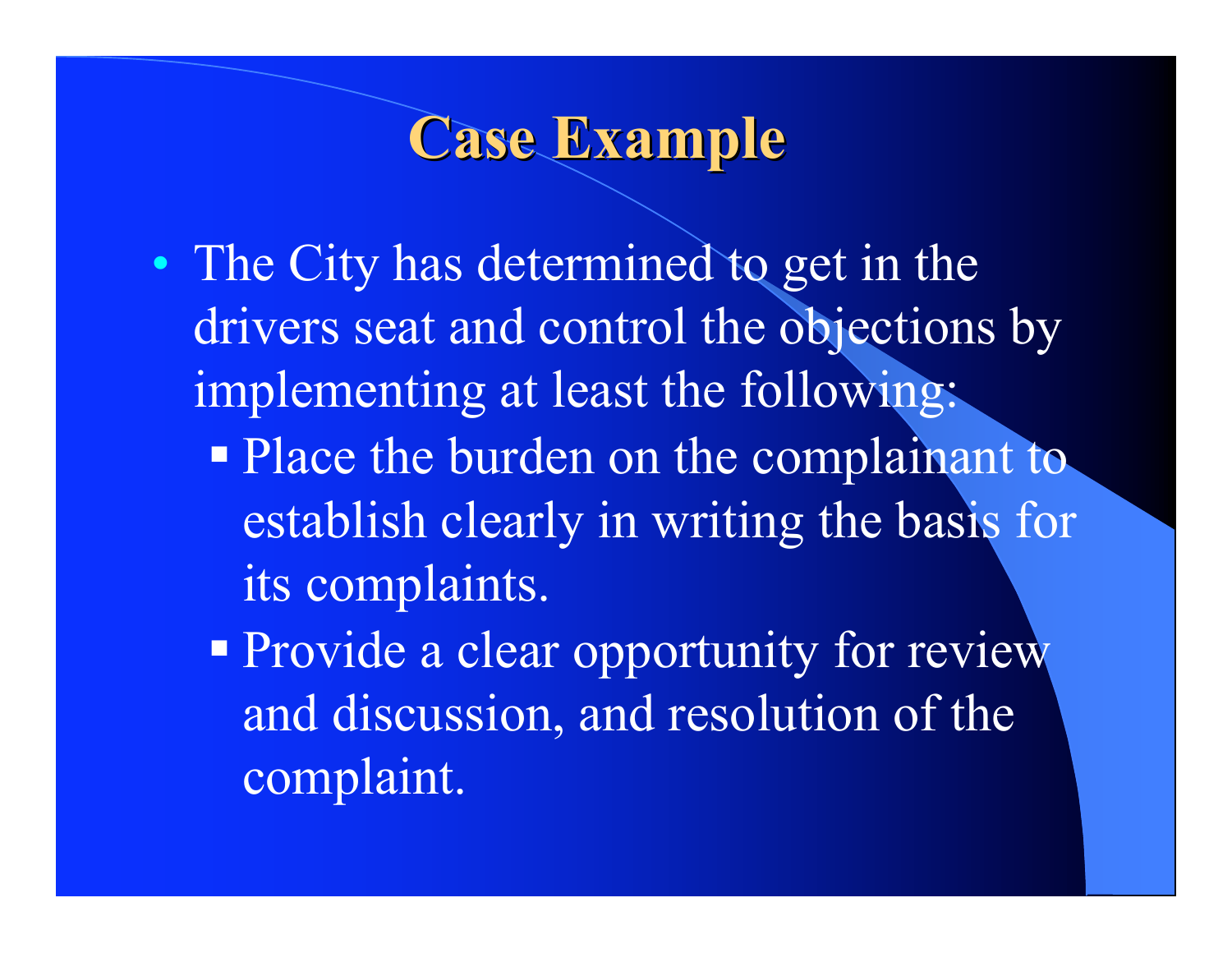- **Establish a notice of default with an** opportunity to cure and a hearing on a default if there is continued noncompliance. The hearing needs to include:
	- \* City records to support its requirements.
	- A record of franchise fee payments or lack thereof.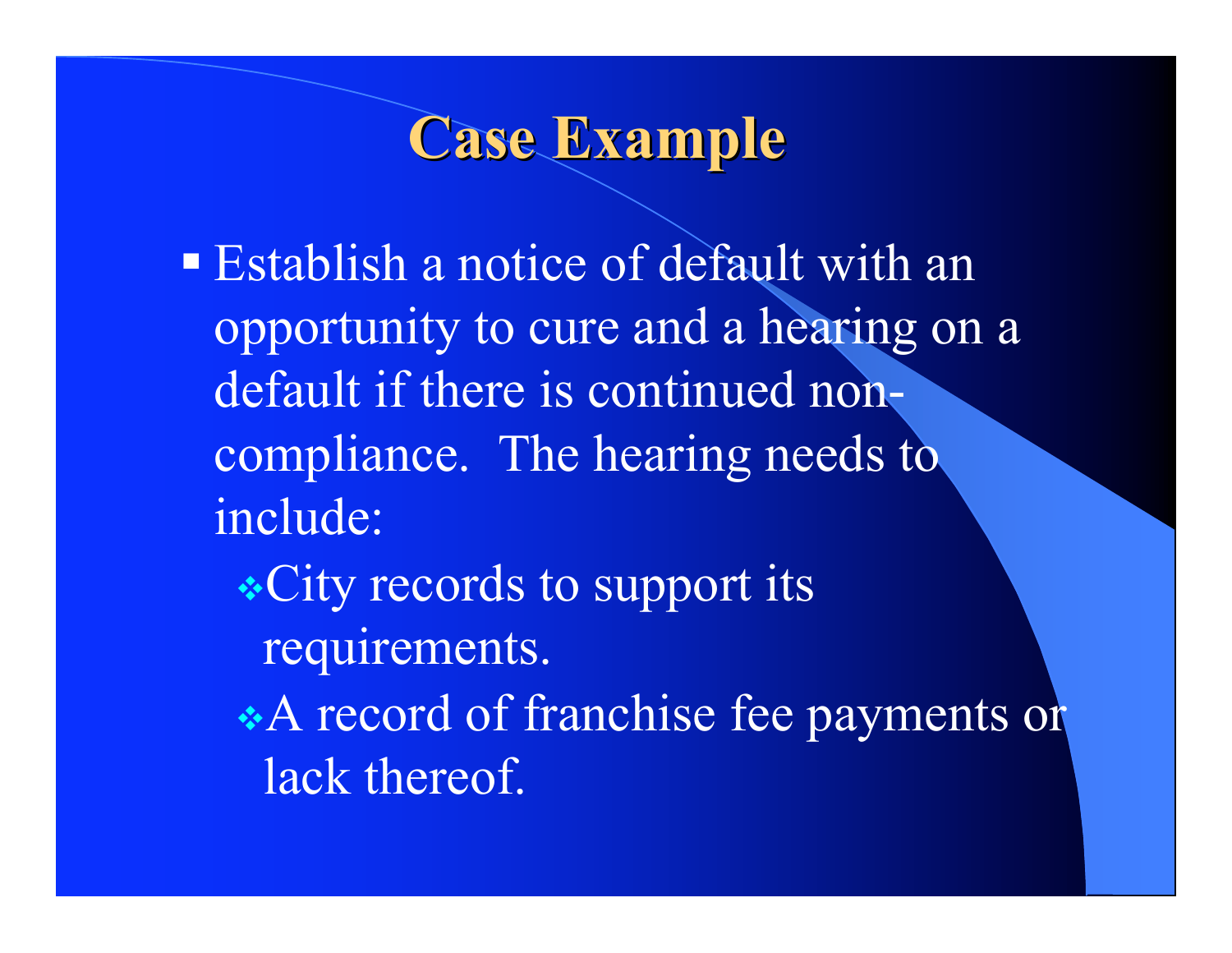\* Communications between City staff and operator.

\*A summary of federal and state law applicable to the City's rights. \* The City witnesses prepared to testify at the hearing.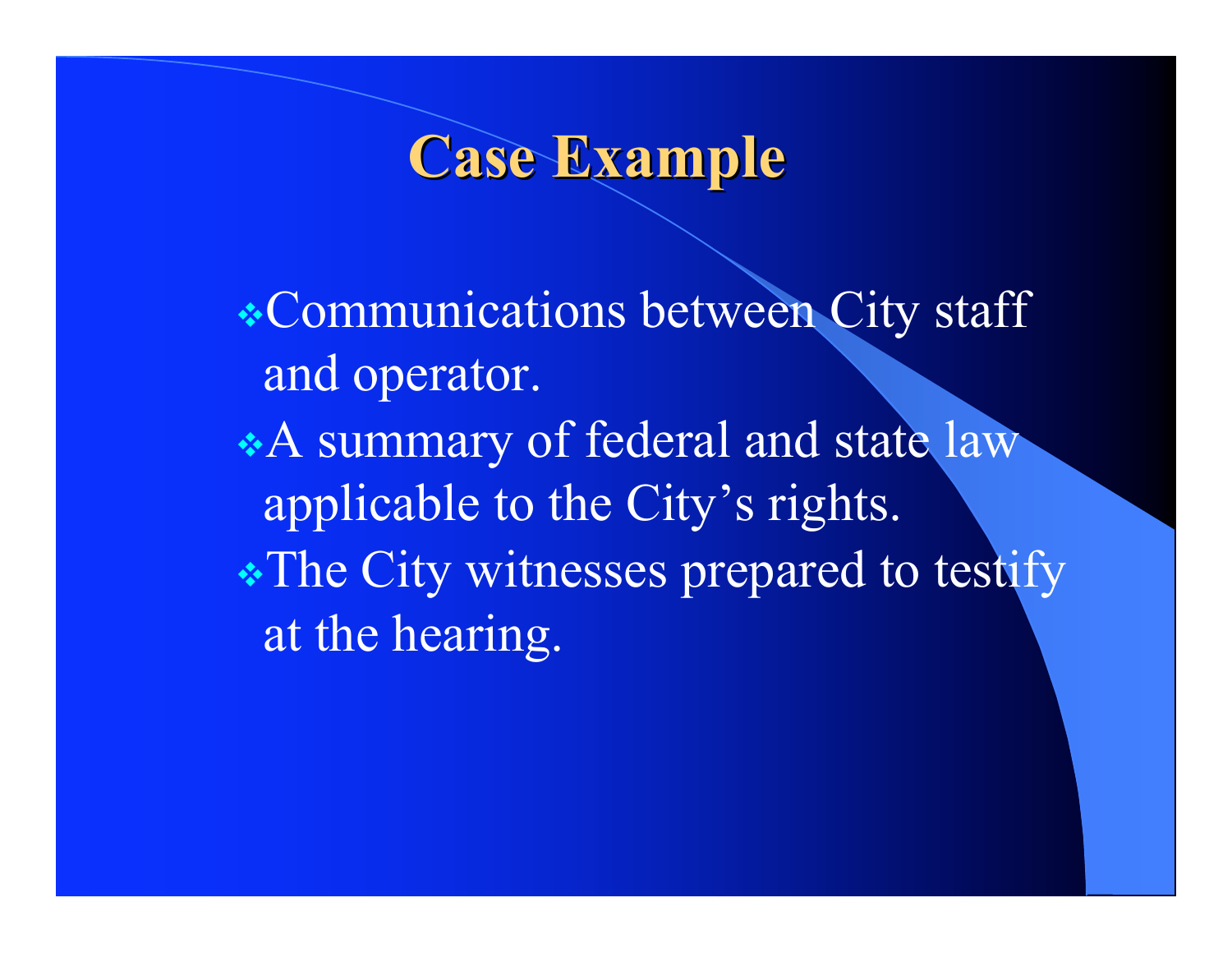A hearing involving a local challenge to City requirements for violation of a regulatory ordinance, including the applicability of a franchise fee requirement should be treated the same as a judicial proceeding to ensure that in the event there is an appeal, the City's record will clearly support the decision of its governing body and a court will be equipped with a demonstrated record that will provide the information essential for the court to uphold the local government decision.